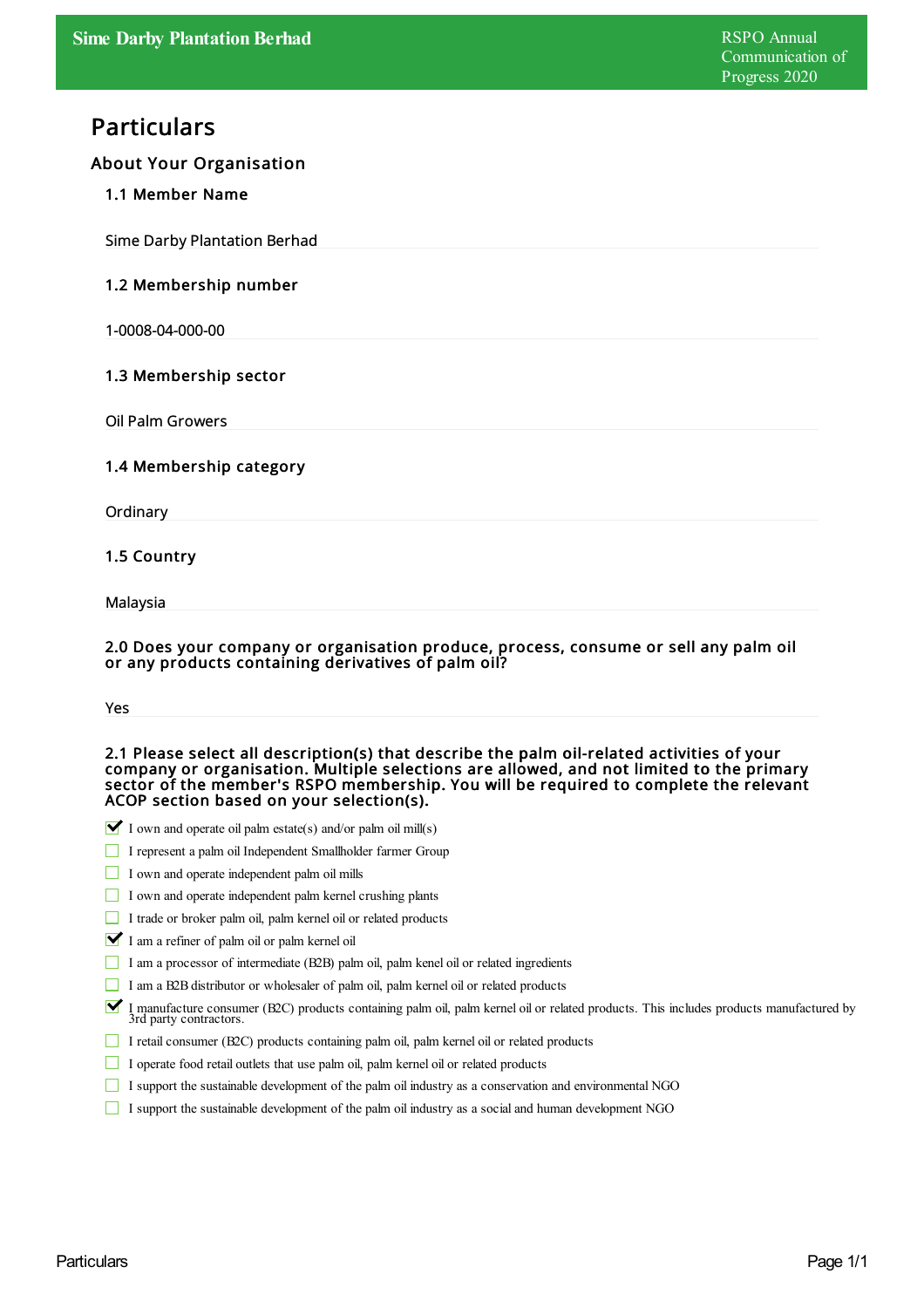## Grower

## 1. Operational Profile

#### 1.1 Please state your company's main activities as a palm oil grower:

- $\Box$  Oil palm grower without palm oil mill
- Oil palm grower with palm oil mill
- $\triangleright$  Oil palm grower with palm oil mill and palm kernel crushing plant
- Independent palm oil mill
- Smallholder Group Manager

## 2. Operations and Certification Progrss

Information in Section 2.0 - Operations and Certification Progress - is <sup>a</sup> mandatory declaration in your ACOP. This includes hectarage data, to enable the RSPO to accurately calculate certification of individual members, sectors and RSPO members as <sup>a</sup> whole. ACOP reports without reported hectarage data will be considered as incomplete and will not be accepted. Incomplete ACOP reports may lead to suspension or termination of RSPO membership.

2.1 Land area controlled and managed associated to palm oil

2.1.1 Please state the total number of palm oil estates, certified and uncertified, controlled or managed by the member

241

#### **Land area controlled andmanaged associated to palmoil**

| <b>Description</b>                                                                                      | <b>Hectares</b>  |
|---------------------------------------------------------------------------------------------------------|------------------|
| 2.1.2 Total land controlled or managed for oil palm cultivation - planted and infrastructure (hectares) | 583339.0         |
| 2.1.3 Total land controlled or managed for oil palm cultivation - unplanted (hectares)                  | 0.0 <sub>1</sub> |
| 2.1.4 Total land designated and managed as HCV areas (hectares)                                         | 38179.0          |
| 2.1.5 Other conservation land set aside, excluding HCV areas reported in 2.1.4 (hectares)               | 8323.0           |
| 2.1.6 Total land under scheme smallholders (hectares)                                                   | 88333.0          |
| Total                                                                                                   | 718174.0         |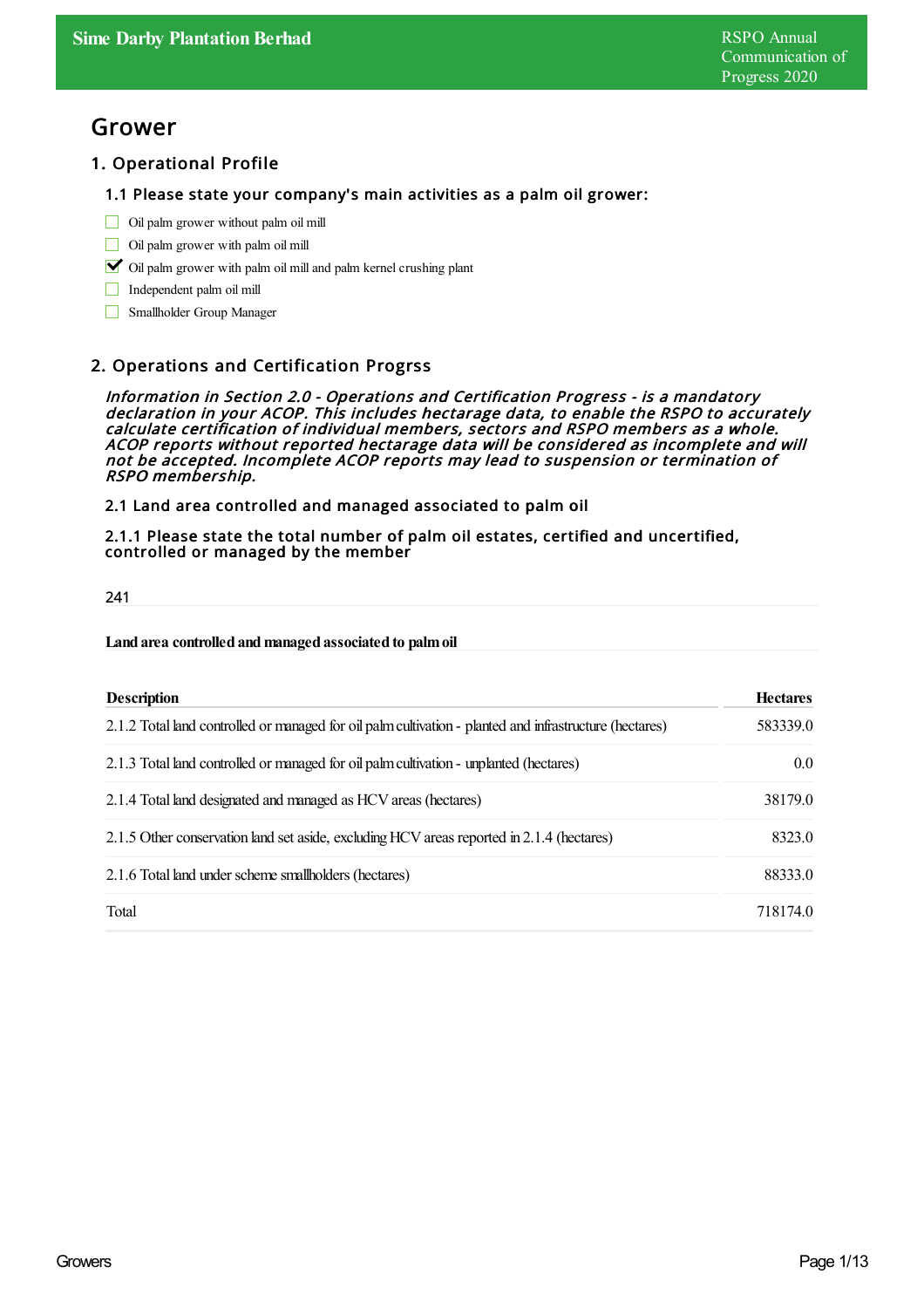## 2.2 Certification progress

## 2.2.1 Number of management units certified under RSPO P&C Certification

66

#### 2.2.2 Total certified land under the RSPO P&C Certification, excluding scheme smallholders (hectares)

625792.0

#### 2.2.2.1 Certification progress - land under RSPO P&C Certification, excluding scheme smallholders

99.36%

## 2.2.3 Total certified land under scheme smallholders (hectares)

70239.0

## 2.2.3.1 Certification progress - land under scheme smallholders

79.52%

#### 2.3 In which countries are your estates located?

## 2.3.1 Indonesia - Please indicate which province(s)

Aceh,Central Kalimantan,Central Sulawesi,Jambi,Riau,South Kalimantan,South Sulawesi,West Kalimantan

## 2.3.2 Malaysia - Please indicate which state(s)

Johor,Kedah,Malacca,Negeri Sembilan,Pahang,Perak,Sabah,Sarawak,Selangor

## 2.3.3 Other - Please indicate which country/countries

Papua New Guinea ,Solomon Islands

## 2.4 New plantings and development (excluding replanting)

#### 2.4.1 How much new land was planted by your company during this reporting period (hectares)?

0.0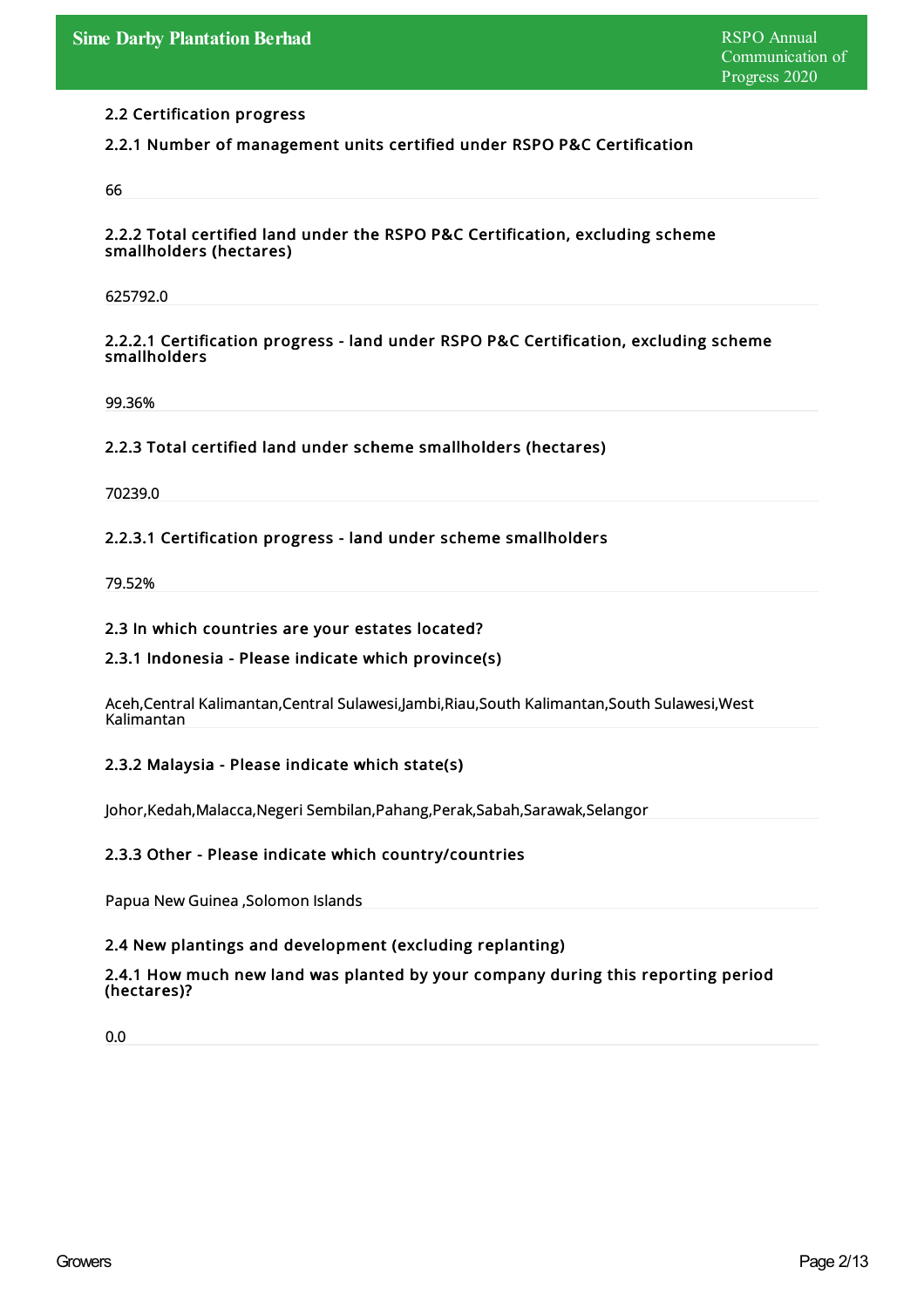#### 2.5 Supply of Fresh Fruit Bunches (FFB)

2.5.1 Total FFB volume produced by estates managed or controlled by your company (tonnes)

9277627.0

#### 2.5.1.1 Total certified FFB volume produced by certified estates managed or controlled by your company (tonnes)

9228933.0

2.5.2 In addition to FFB produced by your company's estates, does your supply base include any of the following?

Scheme Smallholders

Independent Smallholders

Outgrowers

**M** Other Third-Party Suppliers

#### 2.5.3 Scheme smallholder operations that supply your operations:

#### 2.5.3.1 Total FFB volume supplied by scheme smallholders (tonnes)

1173028.0

#### 2.5.3.2 Total certified FFB volume supplied by scheme smallholders (tonnes)

958461.0

2.5.6 Other Third-party supplier operations that supply your operations:

#### 2.5.6.1 Total FFB volume supplied by third-party suppliers (tonnes)

1324705.0

## 2.5.6.2 Total certified FFB volume supplied by third-party suppliers (tonnes)

0.0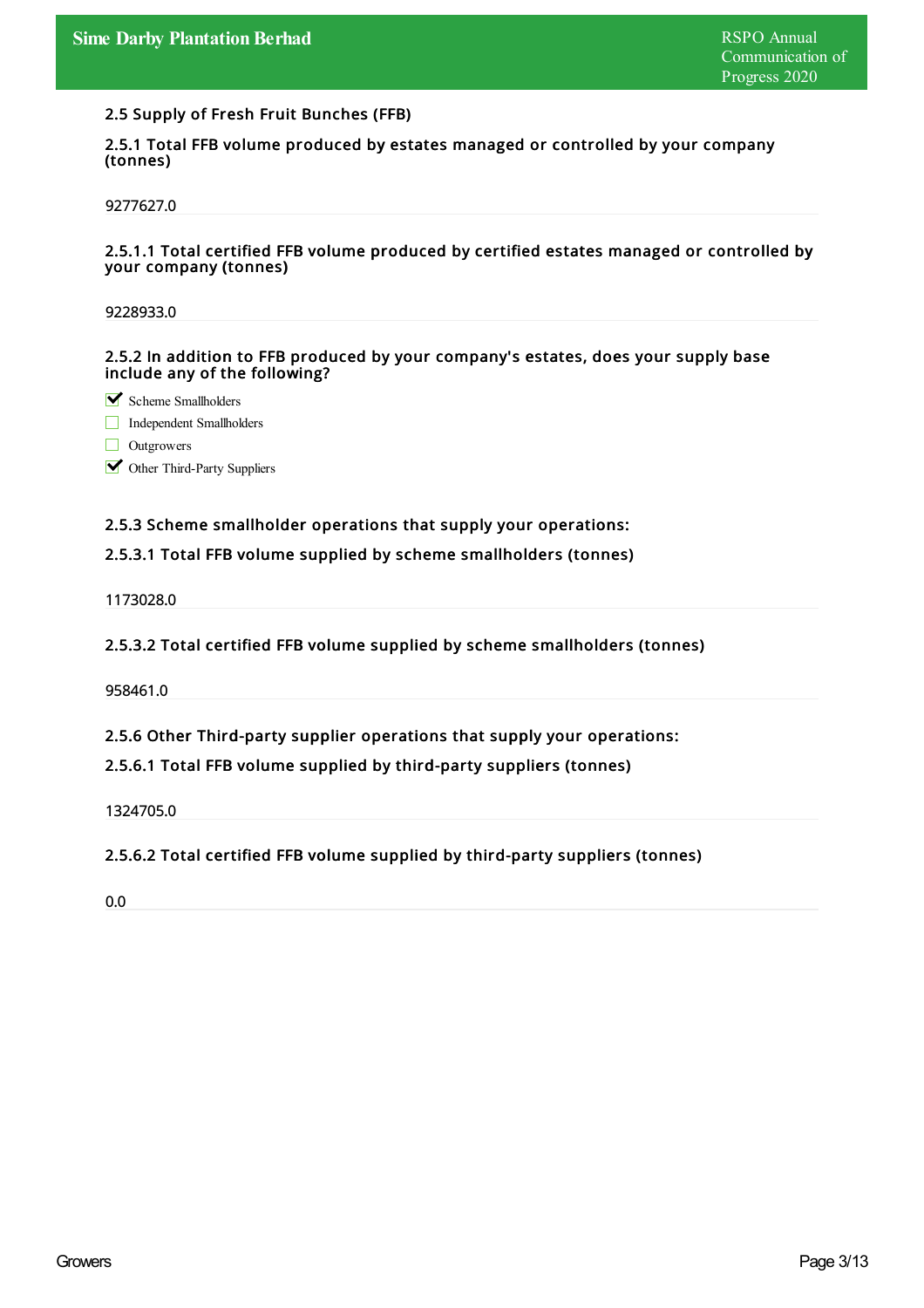2.6 Fresh Fruit Bunches (FFB) processing and production operations

## 2.6.1 Number of palm oil mills operated

66

2.6.2 Number of palm oil mills certified under RSPO P&C

66

2.7 Palm Kernel processing and production operations

2.7.1 Number of palm kernel crushers and/or palm kernel mills operated

9

2.7.2 Number of palm kernel crushers and/or palm kernel mills certified under RSPO Supply Chain Certification (SCC)

9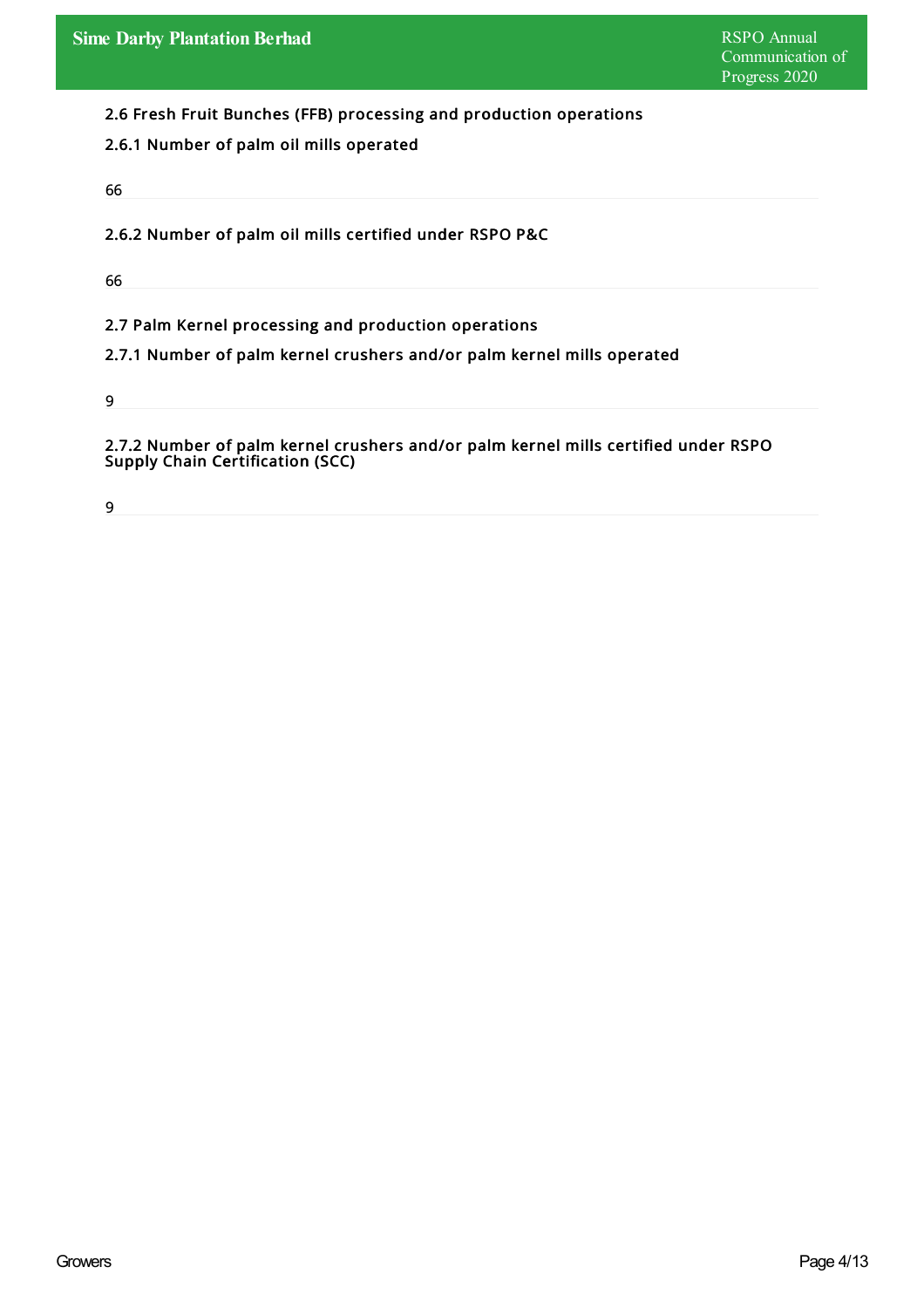## 3. Palm Oil and Certified Palm Oil Production

Information in Section 3 - Palm Oil and Certified Palm Oil Production - is <sup>a</sup> mandatory declaration in your ACOP. This includes volume, to enable the RSPO to accurately calculate production uptake on <sup>a</sup> member, sector and total level. ACOP reports without reported volume data will be considered incomplete and will not be accepted.

#### **3.1 Total Crude PalmOil produced (tonnes)**

| <b>Countries/Regions</b> | <b>Tonnes</b> |
|--------------------------|---------------|
| Malaysia                 | 1174059.0     |
| Indonesia                | 659450.0      |
| Latin America            | $0.0\,$       |
| Africa                   | $0.0\,$       |
| Rest of the World        | 529202.0      |
| Total                    | 2362711.0     |

#### **3.2 CSPOsold as RSPOcertified**

| <b>Description</b>      | <b>Tonnes</b> |
|-------------------------|---------------|
| Identity Preserved (IP) | $0.0\,$       |
| Segregated (SG)         | 443671.0      |
| Mass Balance (MB)       | 26209.0       |
| <b>RSPO</b> Credits     | 398417.0      |
| Total                   | 868297.0      |

#### **3.5 Total CSPOsold**

| <b>Description</b>                              | <b>Tonnes</b>    |
|-------------------------------------------------|------------------|
| 3.2 CSPO sold as RSPO-certified                 | 868297.0         |
| 3.3 CSPO sold under other certification schemes | 0.0 <sub>1</sub> |
| 3.4 CSPO sold as conventional                   | 1494271.0        |
| Total                                           | 2362568.0        |

#### 3.6 According to the volume information you have provided in this questionnaire, CSPO represents the following percentage of your total CPO production

99.57%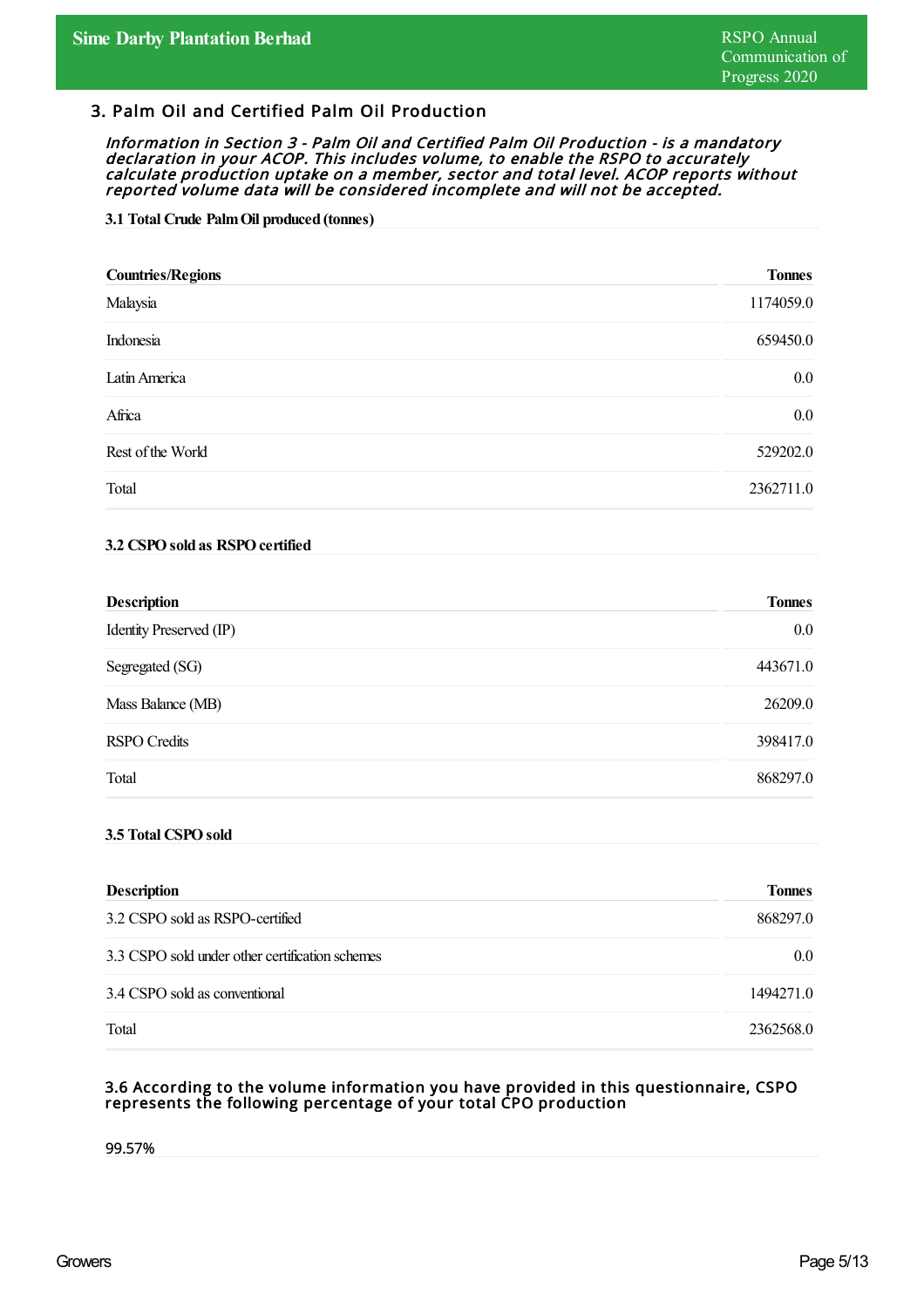**3.7 Based on total CSPOvolumes sold (QuestionG.3.6) , please estimate the percentage of the volumes originating fromyour operations in the following regions/countries**

| <b>Countries/Regions</b> | Percentage |
|--------------------------|------------|
| Malaysia                 | 50.0       |
| Indonesia                | 33.0       |
| Latin America            | $0.0\,$    |
| Africa                   | $0.0\,$    |
| Rest of the World        | 17.0       |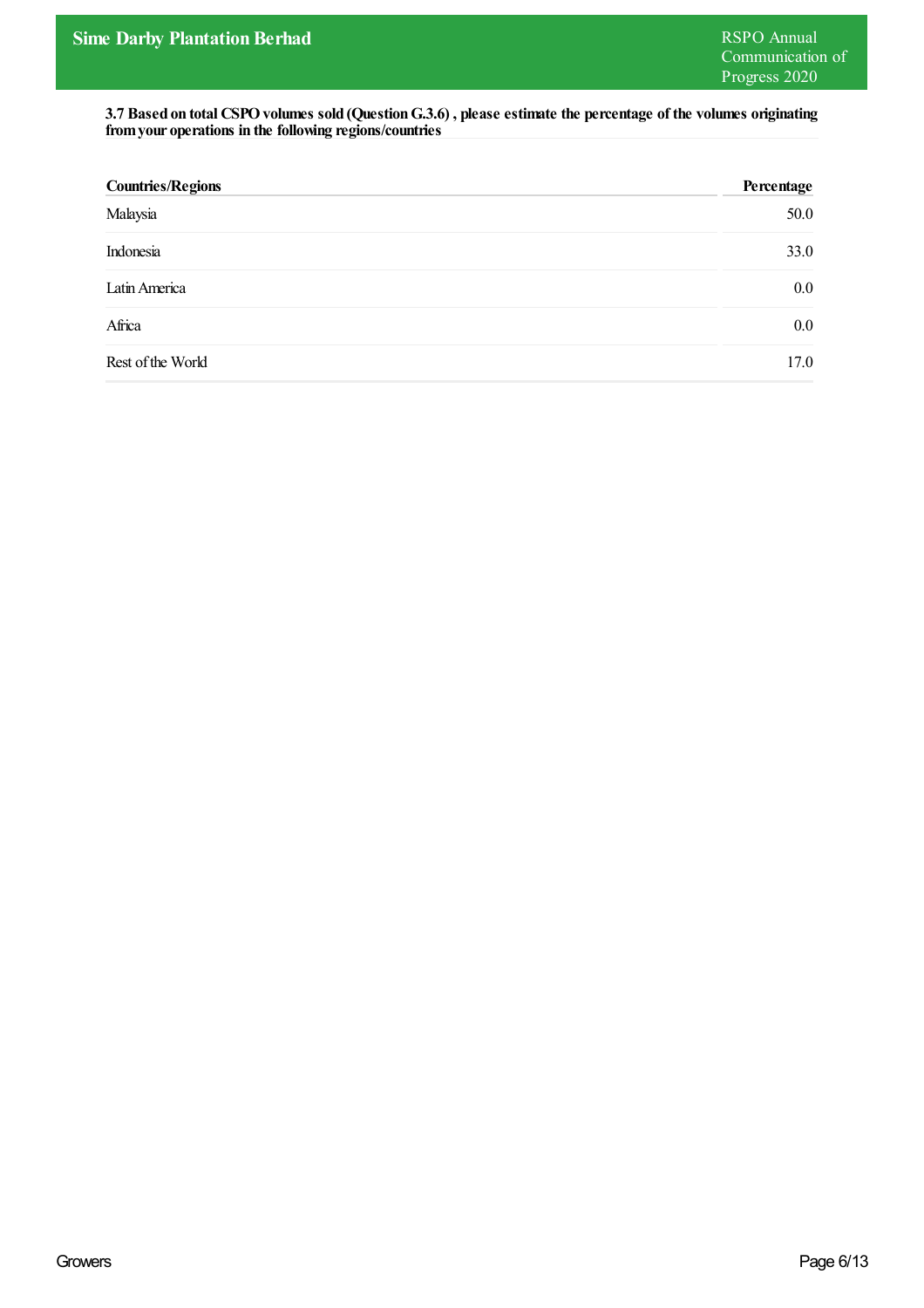## 3.8 Total Crude Palm Kernel produced (tonnes)

| <b>Countries/Regions</b> | <b>Tonnes</b> |
|--------------------------|---------------|
| Malaysia                 | 284593.0      |
| Indonesia                | 138648.0      |
| Latin America            | $0.0\,$       |
| Africa                   | $0.0\,$       |
| Rest of the World        | 133870.0      |
| Total                    | 557111.0      |

#### **3.9 CSPKsold as RSPOcertified**

| <b>Description</b>      | <b>Tonnes</b> |
|-------------------------|---------------|
| Identity Preserved (IP) | $0.0\,$       |
| Segregated (SG)         | 21726.0       |
| Mass Balance (MB)       | 30964.0       |
| Total                   | 52690.0       |

## 3.12 Total CSPK sold

| <b>Description</b>                               | <b>Tonnes</b> |
|--------------------------------------------------|---------------|
| 3.9 CSPK sold as RSPO-certified                  | 52690.0       |
| 3.10 CSPK sold under other certification schemes | 0.0           |
| 3.11 CSPK sold as conventional                   | 371311.0      |
| Total                                            | 424001.0      |

#### 3.13 According to the volume information you have provided in this questionnaire, CSPK represents the following percentage of your total CPK production

76.11%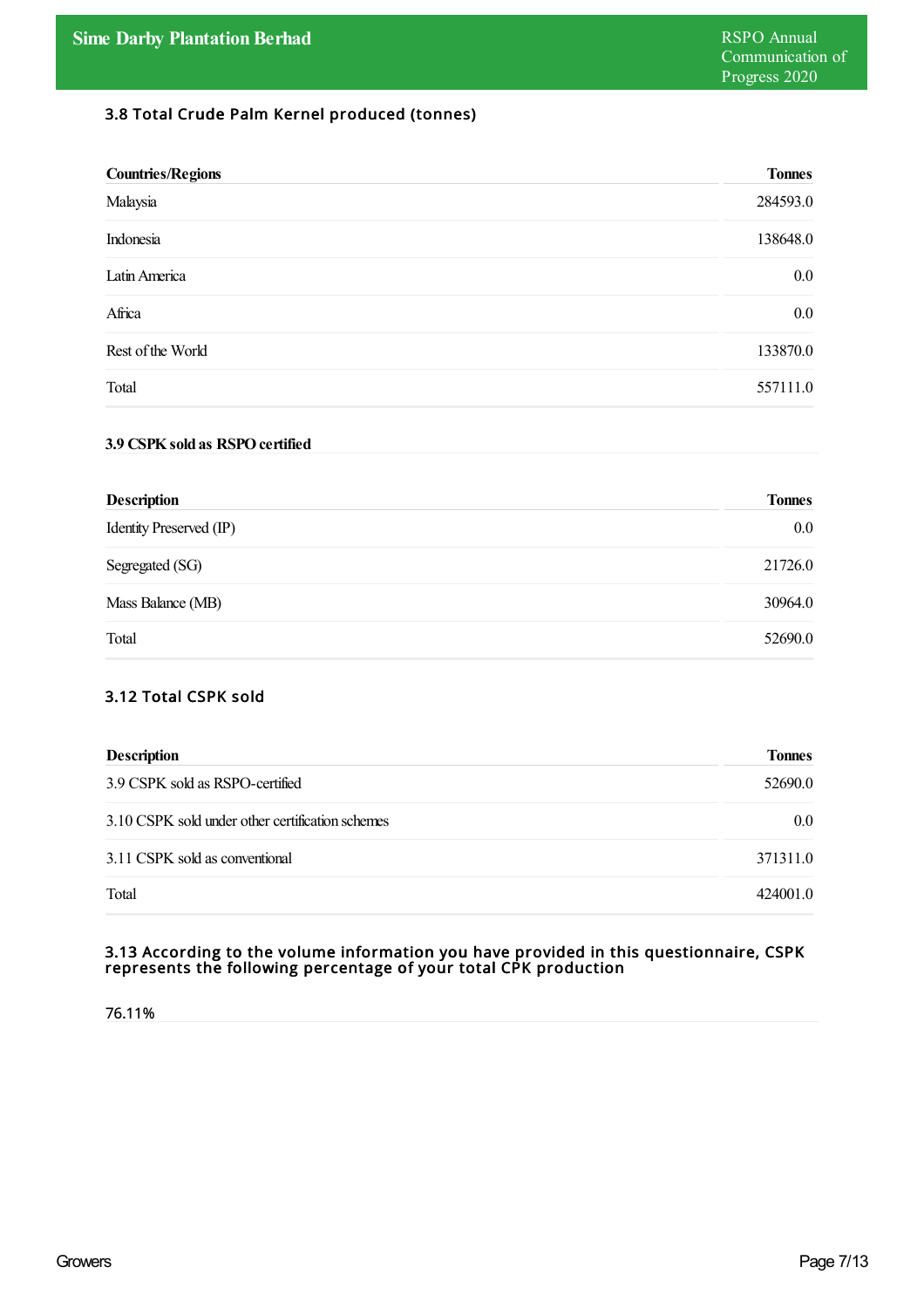#### 3.14 Based on the CSPK sold volumes (Question G.3.12), please estimate the percentage of volumes originating from your operations in the following regions/countries:

| <b>Countries/Regions</b> | <b>Tonnes</b> |
|--------------------------|---------------|
| Malaysia                 | 50.0          |
| Indonesia                | 33.0          |
| Latin America            | 0.0           |
| Africa                   | 0.0           |
| Rest of the World        | 17.0          |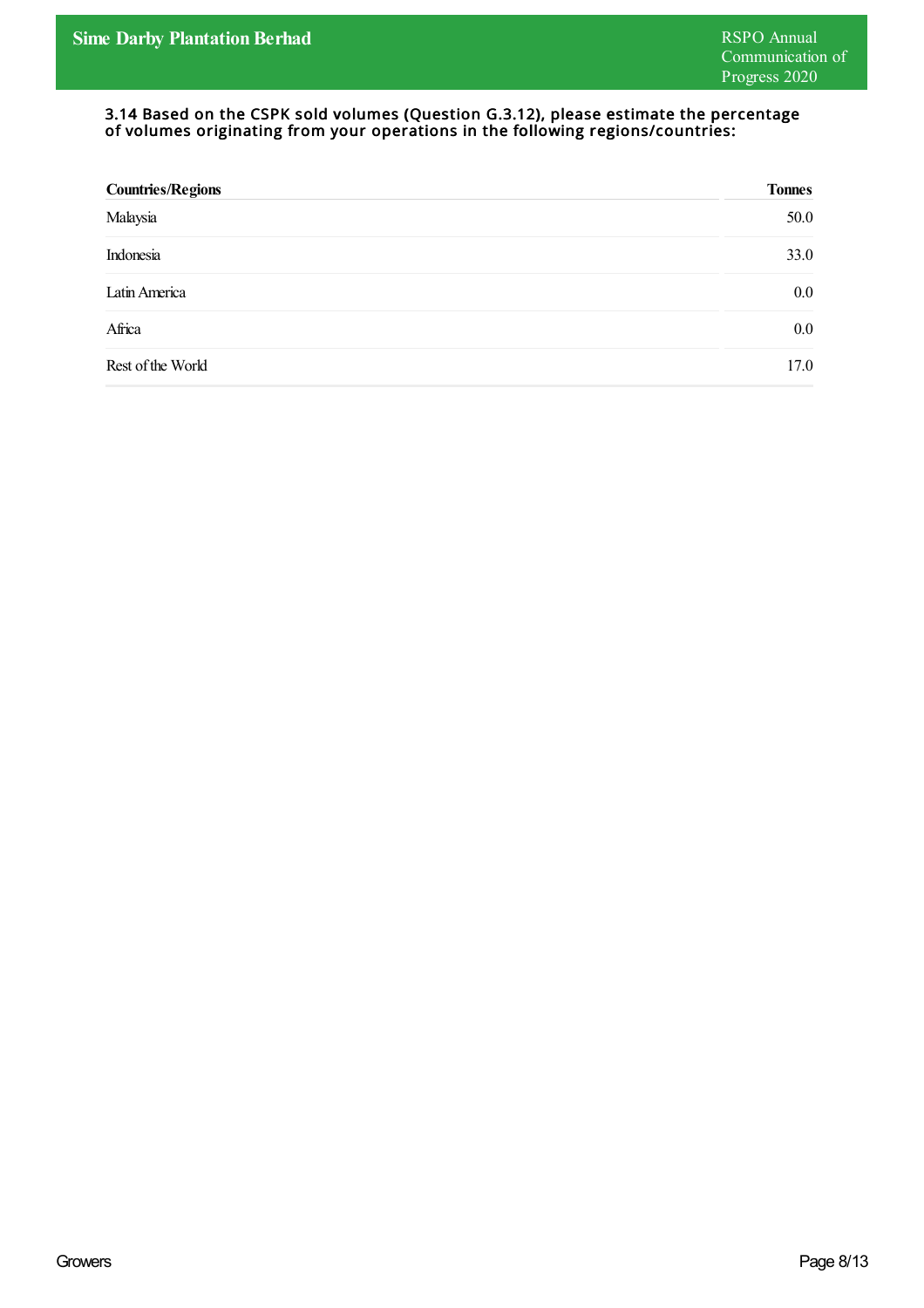## 4. TimeBound Plan

4.1 Which year did your company achieve (or plans to achieve) its first RSPO P&C certification?

2008

#### 4.2 Which year did your company achieve (or plans to achieve) 100% RSPO certification for all its estates and mills?

2022

#### 4.2.1 If the previous target year for G.4.2 has not been met, please explain why

Certification for remaining areas in Indonesia is in progress in line with the announcement by RSPO on Hak Guna Usaha (HGU) issues.

Delays of certification process in year 2020 was mainly due to HGU site verification cannot be done due to travel restriction bylocal and federal government due to COVID pandemic situation.

#### 4.3 Which year did your company achieve (or plans to achieve) 100% RSPO certification of scheme smallholders?

2023

#### 4.3.1 If the previous target year for G.4.3 has not been met, please explain why

Site verification and relevant activities on the ground to prepare for certification could not be conducted fullyin year 2020 due to COVID pandemic situation.

#### 4.4 Which year did your company achieve (or plans to achieve) 100% RSPO certification for all FFB, regardless of source?

2025

-

## 4.4.1 If the previous target year for G.4.4 has not been met, please explain why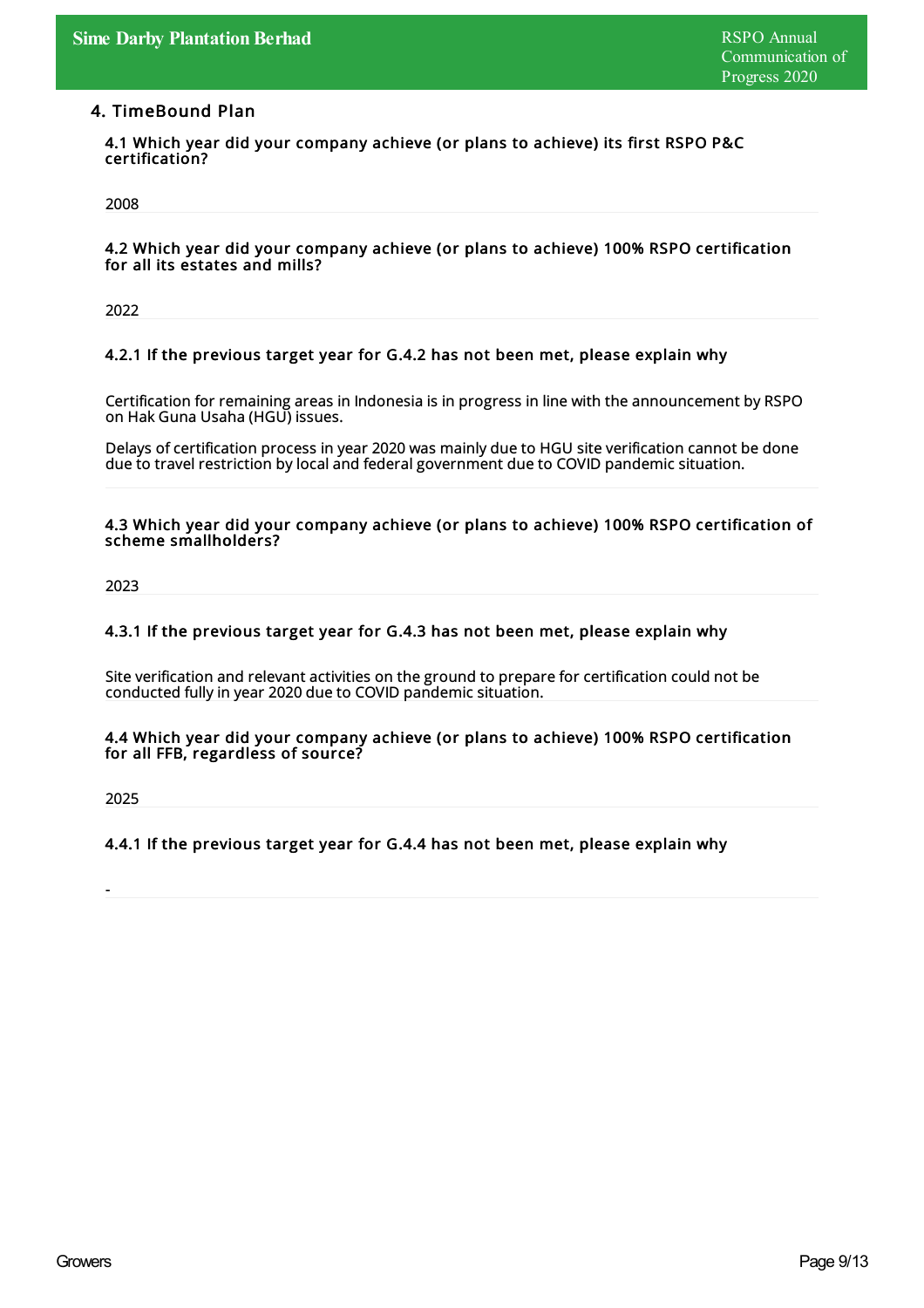#### 5. Concession Map

5.1 The RSPO General Assembly Resolution 6G (2013) calls for all members with Grower operations to submit maps of their concessions through ACOP. Has your company submitted concession maps to the RSPO in previous ACOP cycles?

Yes

5.2 Has your company acquired any new concession sites or have any concession sites changed ownership since the previous ACOP map submission?

Yes

5.3 Please upload your company's updated estate location concession map(s) in Shapefile format here. This requirement only applies if your company has made changes to its concession sites from previous map submissions in ACOP or if the member is submitting concession maps through ACOP for the first time

SimeDarbyPlantation.zip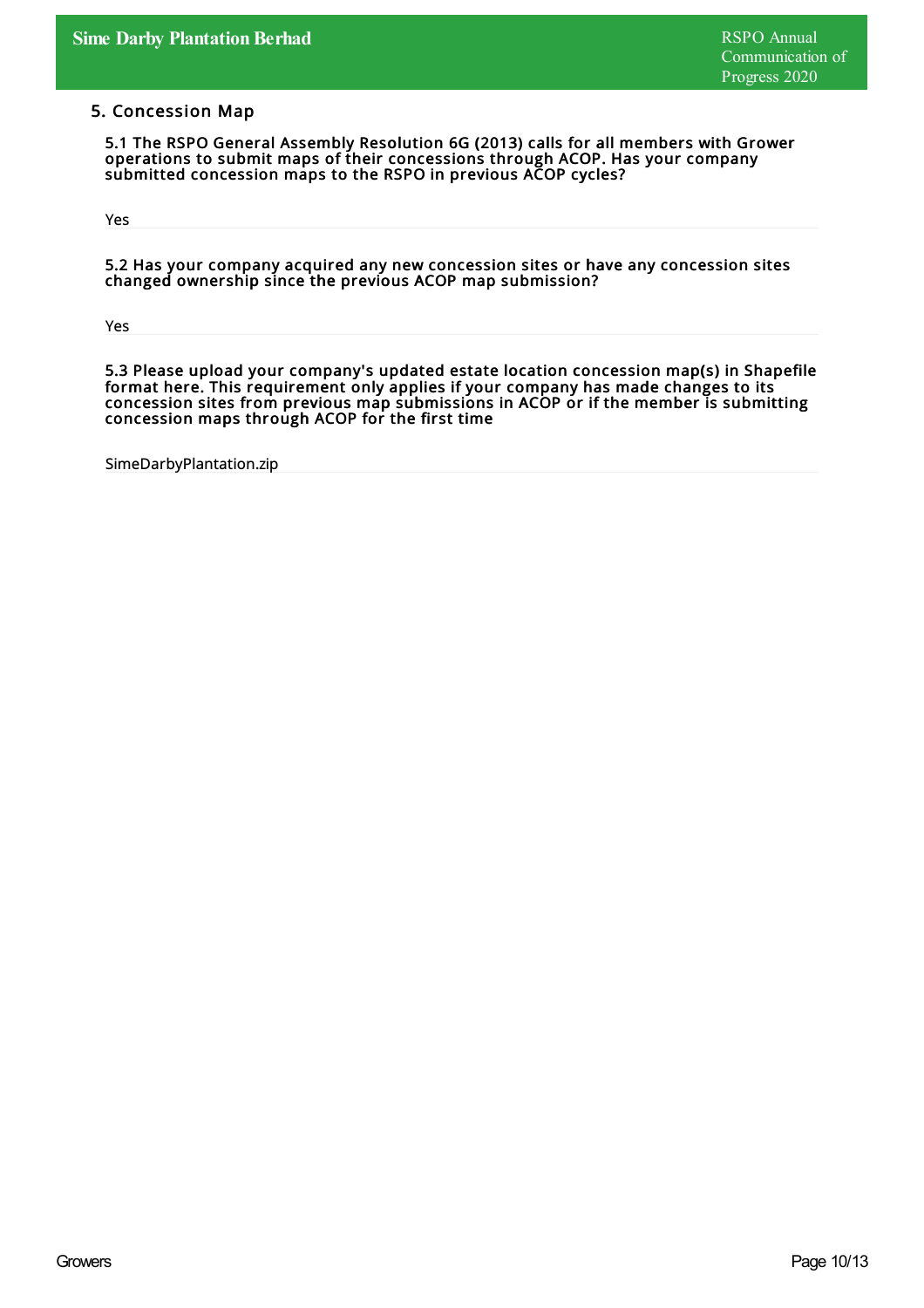## 6. GHG Footprint

6.1 What is the average GHG footprint for all certified management units by hectare (tCO2e/ha)?

## 4.11

6.2 What is the average GHG footprint for all certified management units per tonne of crude palm oil (tCO2e/tCPO)?

| 1.01                                                                                               |
|----------------------------------------------------------------------------------------------------|
|                                                                                                    |
| 6.3 What are the key emission sources identified by your company in certified<br>management units? |
| $\Box$ Land use change                                                                             |
| Existing cultivation peatland                                                                      |
| Palm oil mill effluent (POME)                                                                      |
| $\blacktriangleright$ Fertiliser application                                                       |
| Others                                                                                             |
|                                                                                                    |
| Others                                                                                             |
|                                                                                                    |
|                                                                                                    |
| 6.4 Does your company have a baseline for GHG reporting?                                           |
|                                                                                                    |
| Yes                                                                                                |
|                                                                                                    |
| 6.4.1 What is the target baseline?                                                                 |
|                                                                                                    |
| 40.0                                                                                               |
|                                                                                                    |
| 6.5 Does your company have an annual GHG emissions reduction/minimising target?                    |
| No                                                                                                 |
|                                                                                                    |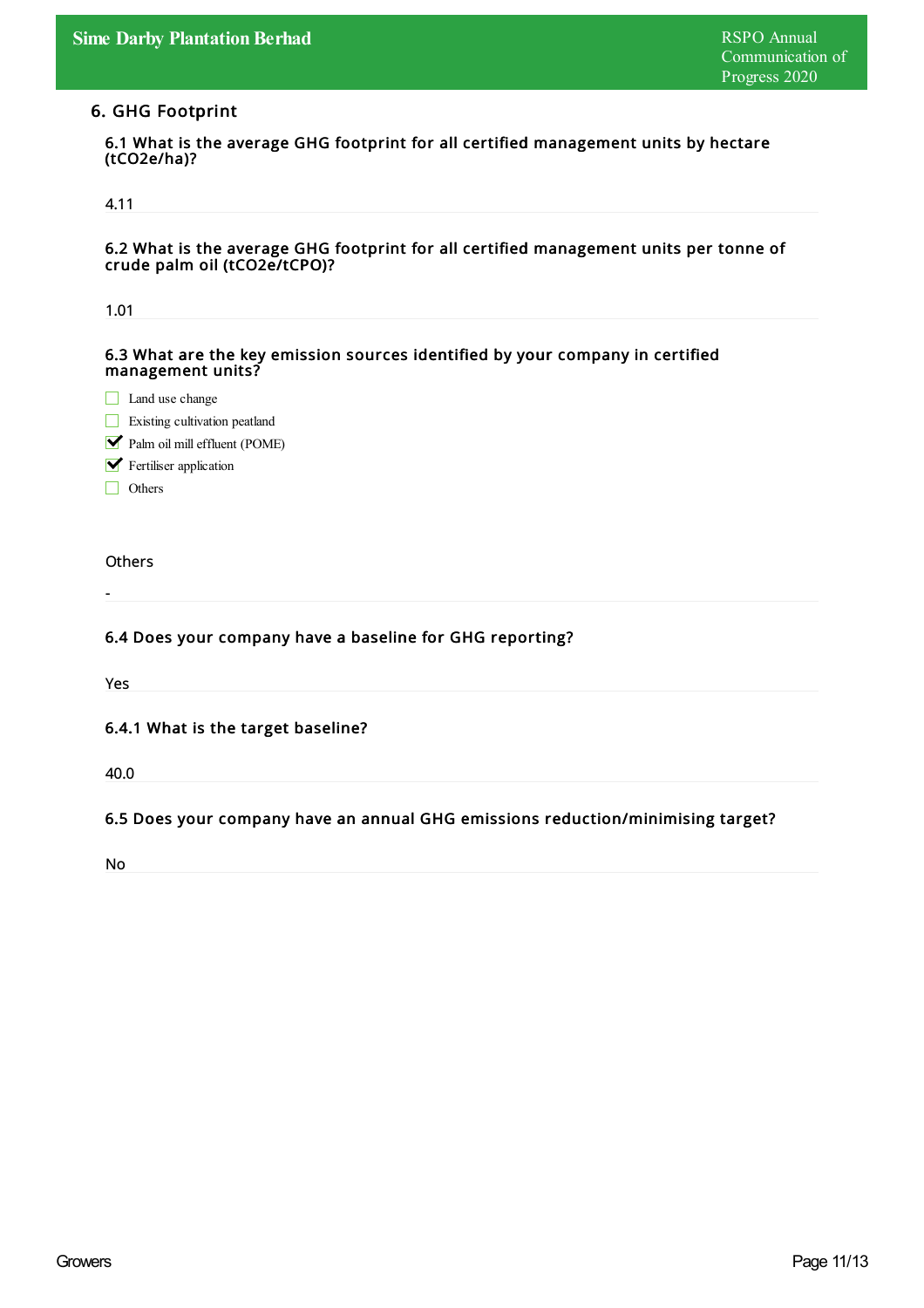## 7. Support for Oil Palm Smallholders

## 7.1 How is your company supporting Independent Smallholder groups?

 $\blacktriangleright$  Sourcing of physical FFB

- **V** Financial support
- Operations support
- Training support
- Community development
- Not supporting Independent Smallholder groups
- Others

**Others** 

-

-

7.1.1 Please provide the names and locations of the oil palm Independent Smallholder groups that you are currently supporting. This question is not mandatory, and is left to the discretion of the RSPO member to answer.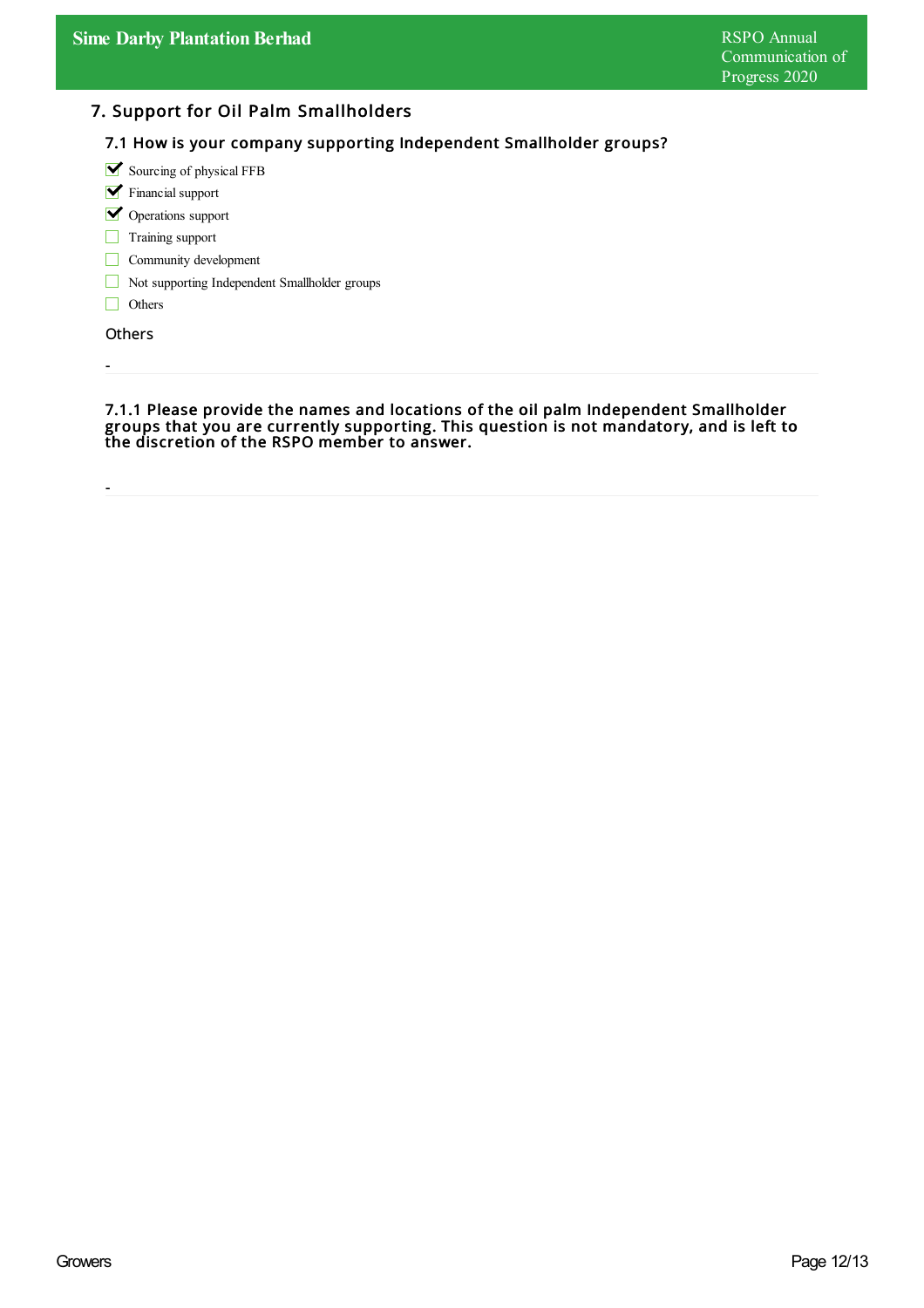#### 8. Actions For Next Reporting Period

#### 8.1 Outline activities that your company will undertake in the coming year to advance its certification efforts.

i) Keeping our commitment towards 100% RSPO Certification for all operations - maintenance of system and practices as well as compliance to the standards despite challenges faced/ expected during the pandemic situation.

ii) Intensifying engagement activities, facilitation and support in terms of training, consultation and assistance for schemed and independent smallholders/smallgrowers in achieving RSPO certification, and sharing of experience in achieving RSPO certification with our customers.

#### 8.2 Outline activities that your company will undertake in the coming year to promote the uptake CSPO along the supply chain.

i) Creating awareness of plantation sustainability and promotion of sustainable palm oil for business partners, customers and the public.

ii) Active participation and contribution in events/occasions promoting the use of sustainable palm oil.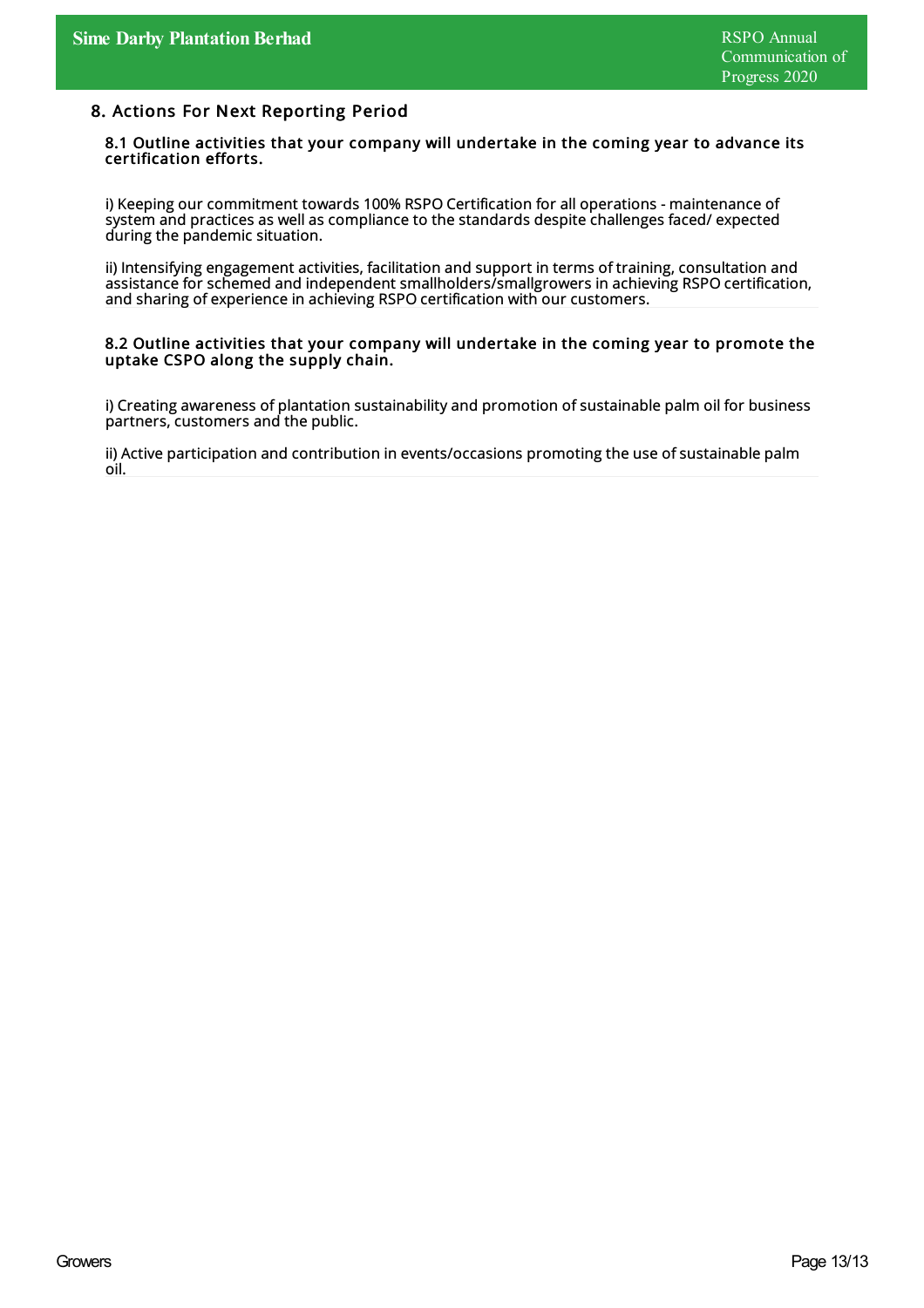# Processors & Traders

## 1. Operational Profile

## 1.1 Please state your company's main activity within the palm oil supply chain.

- Refiner of CPO and PKO
- Palm Kernel Crusher
- Trader with Physical Possession
- Trader without Physical Possession
- Integrated Refiner-Trader-Processor
- Intermediate Products Producer
- **Power**, Energy and Biofuel Processor
- Animal Feed Producer
- Oleochemicals Producer
- Distribution & Logistics
- $\Box$  Other

#### **Other**

-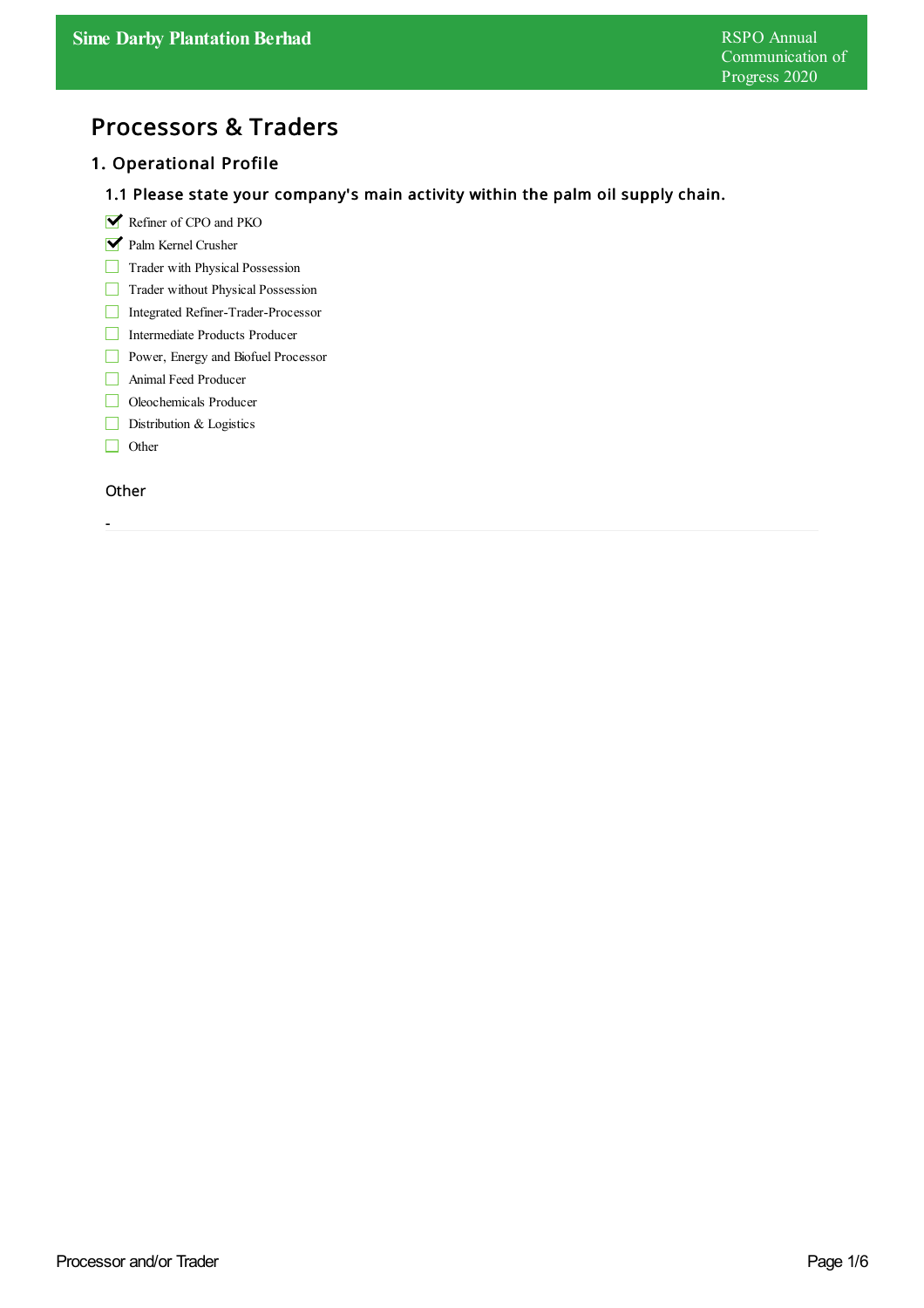### 2. Palm Oil and Certified Sustainable Palm Oil Consumption

Information in Section 2.0 - Palm Oil and Certified Sustainable Palm Oil Sourcing is <sup>a</sup> mandatory declaration in your ACOP. This includes volume data on palm oil, palm kernel oil and related products consumed of individual members, sectors and RSPO members as <sup>a</sup> whole. ACOP reports without reported volume data will be considered as incomplete and will not be accepted. Incomplete ACOP reports may lead to suspension or termination of RSPO membership.

2.1 Please include details of all certified and uncertified operations using palm oil, palm kernel oil and related products, owned and/or managed by the member and/or all entities that belong to the group.

- 1. Sime Darby Oils Langat Refinery 2. Sime Darby Oils Port Klang Refinery
- 3. Sime Darby Oils Bintulu Sdn Bhd
- 4. PT Sime Darby Oils Pulau Laut Refinery
- 5. Sime Darby Oils Pasir Gudang Refinery Sdn Bhd
- 6. Sime Darby Oils Morakot Public CompanyLimited
- 7. Sime Darby Oils Kimbe Refinery
- 8. Sime Darby Oils Zwijndrecht Refinery B.V.
- 9. Sime Darby Oils Liverpool Refinery Limited
- 10. Sime Darby Oils South Africa (Pty) Limited
- 11. Sime Darby Oils Carey Island KCP
- 12. Sime Darby Oils Rantau KCP
- 13. Sime Darby Oils Pemantang KCP
- 14. Sime Darby Oils Biodiesel Sdn Bhd

#### 2.1.1 In which markets do you sell goods with palm oil and palm oil -related products?

Europe, North America, China,India,Malaysia,Indonesia,Africa,Latin America, Rest of the World

#### DL.2.0 In order to facilitate ease of reporting and transparency, RSPO members operating within the palm oil demand supply chain can now choose to report palm oil and palm oil product volumes on:

an aggregate level (as in previous ACOP reporting cycles)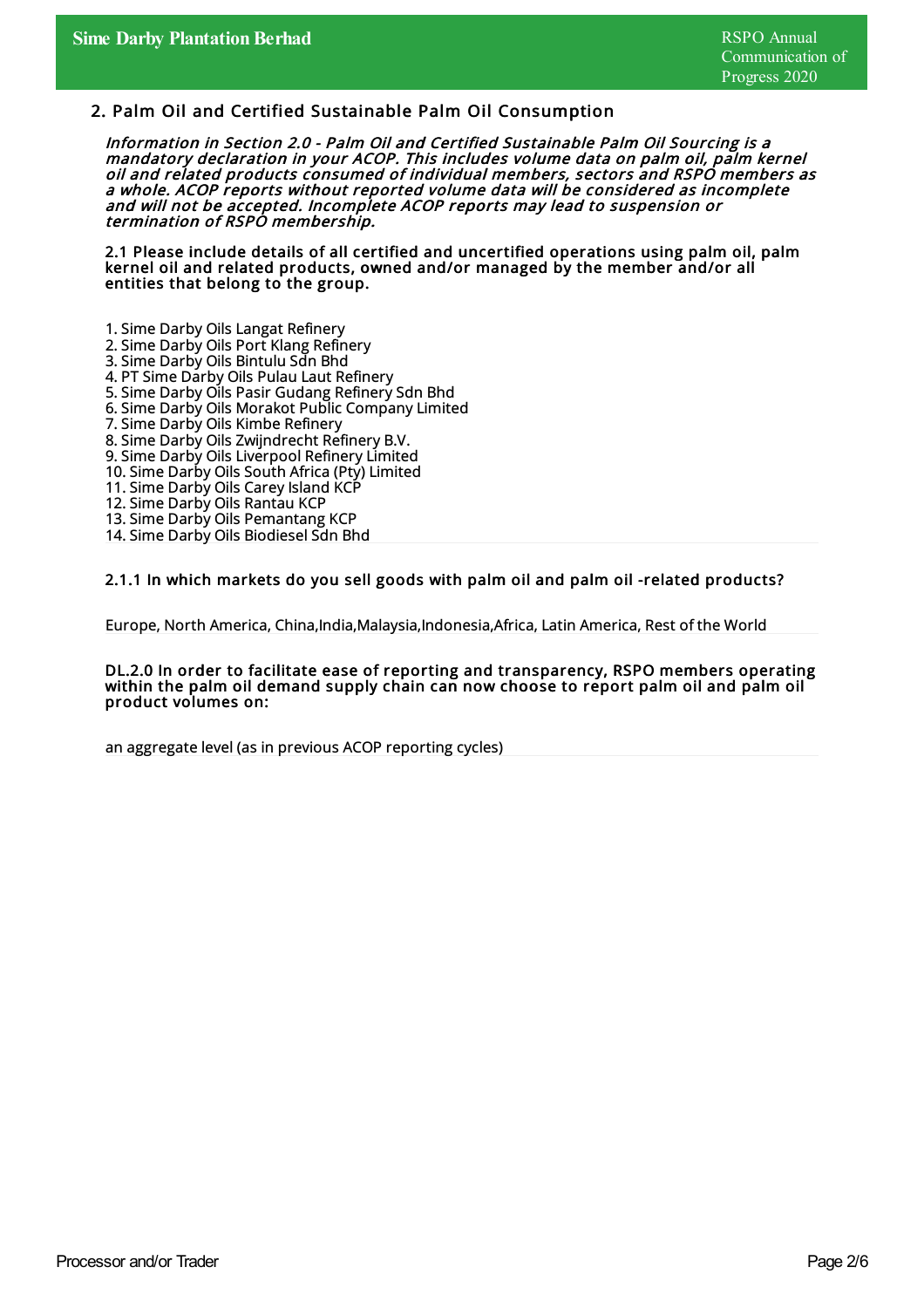### **2.2 Volumes of uncertified and certified palmoil, palmkernel oil and related product sourced in the year**

| <b>Description</b>                                                      | <b>Tonnes</b>    |
|-------------------------------------------------------------------------|------------------|
| Crude palm oil, including derivatives refined from CPO (tonnes)         | 2427719.0        |
| Crude palm kernel oil, including derivatives refined from CPKO (tonnes) | 455022.0         |
| Crude palm kernel expeller (tonnes)                                     | 0.0 <sub>1</sub> |
| Total                                                                   | 2882741          |

#### **2.3 Volume of RSPO-certified palmoil, palmkernel oil and related products sourced in the year(tonnes):**

| <b>Description</b>                        | Crude Palm<br>and CSPO<br><b>Derivatives</b> | Crude Palm<br>Kernel Oil<br>Oil (CSPO) (CSPKO) and Palm Kernel<br><b>CSPKO</b><br><b>Derivatives</b> | <b>Expeller</b><br>(CSPKE) |
|-------------------------------------------|----------------------------------------------|------------------------------------------------------------------------------------------------------|----------------------------|
| RSPO Credits from Mill / Crusher          | 0.0                                          | 0.0                                                                                                  | 0.0                        |
| RSPO Credits from Independent Smallholder | 0.0                                          | 0.0                                                                                                  | 0.0                        |
| Mass Balance (MB)                         | 409372.0                                     | 68350.0                                                                                              | 0.0                        |
| Segregated (SG)                           | 116293.0                                     | 50818.0                                                                                              | 0.0                        |
| Identity Preserved (IP)                   | 1019360.0                                    | 174302.0                                                                                             | 0.0                        |
| Total                                     | 1545025.0                                    | 293470.0                                                                                             | 0.0                        |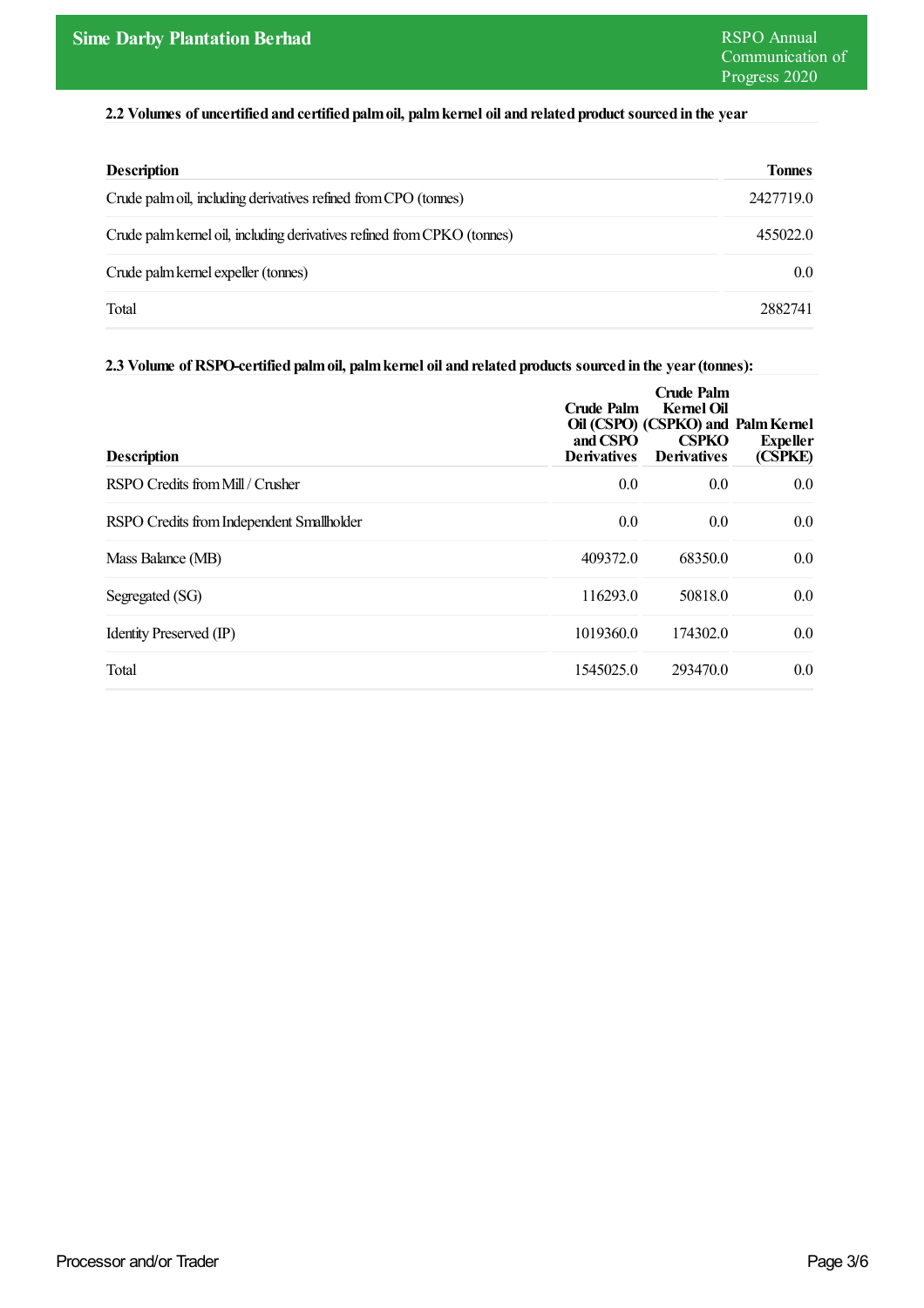2.4 According to the volume information you have provided in Question PT.2.2 and Question PT.2.3, your company's certified palm oil, palm kernel oil and related products uptake is:

63.78%

-

2.4.1 Please provide additional information on your certified palm oil, palm kernel oil and related products uptake calculated in PT.2.4. This may include changes due to business environment, evolving nature of operations or variations due to stock positions

#### 2.5 What is the estimated percentage of Certified Sustainable Palm Oil in the palm oil, palm kernel oil and related products sold, traded or processed by your company in the following regions:

| <b>Countries/Regions</b> | Percentage |
|--------------------------|------------|
| Europe                   | 49.0       |
| North America            | $0.0\,$    |
| Malaysia                 | 25.0       |
| Indonesia                | 9.0        |
| China                    | $0.0\,$    |
| India                    | $0.0\,$    |
| Latin America            | $0.0\,$    |
| Africa                   | $0.0\,$    |
| Rest of World            | 10.0       |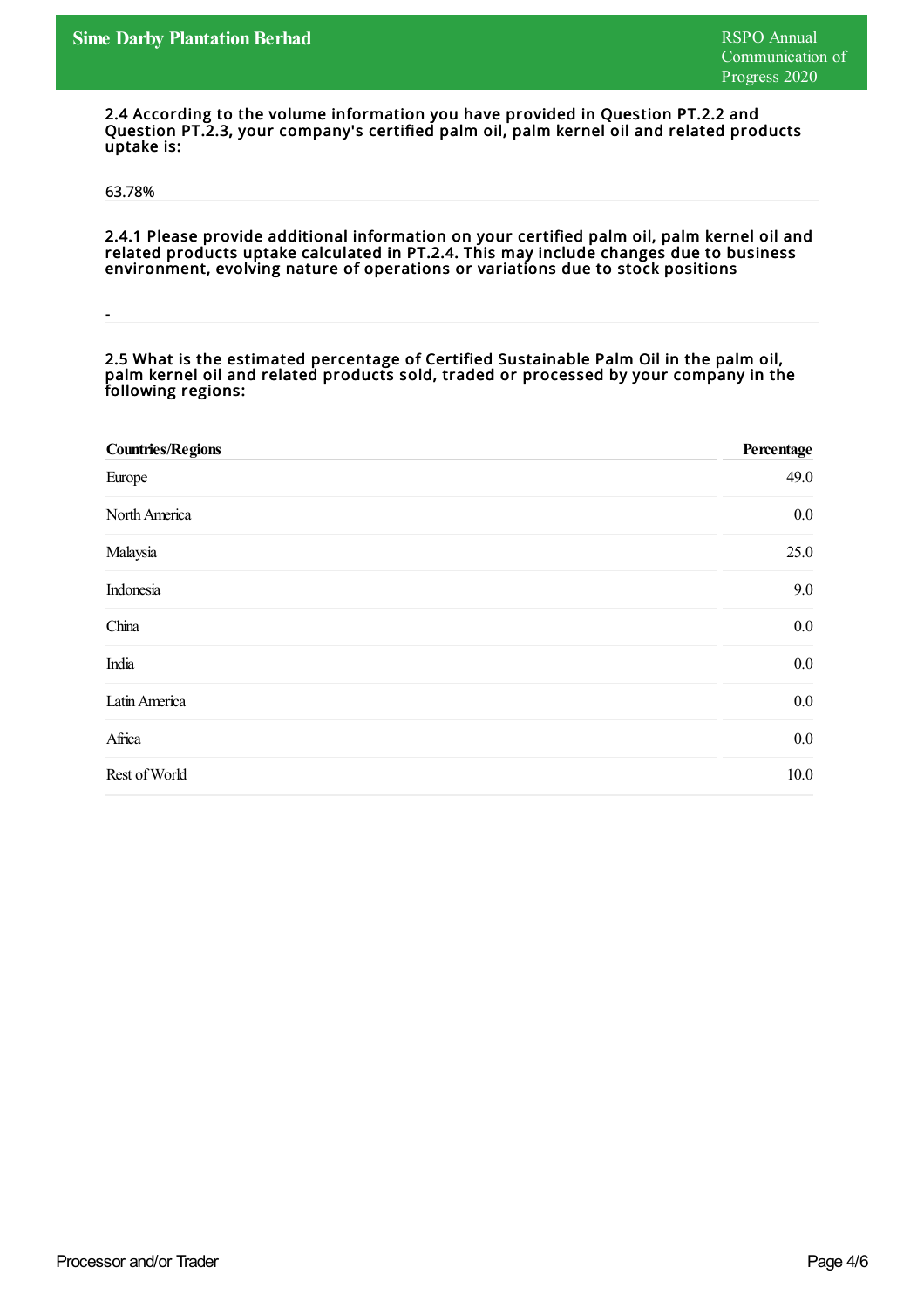### 3. TimeBound Plan

3.1 Which year did your company achieve/obtain (or expects to achieve/obtain) the RSPO supply chain certification or RSPO trader/distributor licence?

2010

3.2 Which year did your company start (or expect to start) to source any RSPO-certified palm oil and oil palm products?

2010

-

3.2.1 If the previous target year has not been met, please explain why.

3.3 Which year did your company achieve (or expects to achieve) 100% RSPO certification of all palm product processing facilities.

2019

-

-

#### 3.3.1 If the previous target year has not been met, please explain why.

All our refineries and kernel crushing plants have been certified since 2016.

Two new facilities (Sime Darby Oils Indonesia and Sime Darby Research Sdn Bhd) were certified in 2019.

#### 3.4 Year expected to only source 100% RSPO-certified palm oil and oil palm products.

3.4.1 If target has not been met, please explain why.

SDP acknowledges the challenges to procure 100% RSPO certified products in our supplychain nevertheless, we are fullycommitted to ensuring traceability of our rawmaterial and products by:

- Working towards a fully traceable supply chain, with visibility to the mill and plantation. - Ensuring that the production of all our rawmaterials, including from third partysuppliers, are aligned to the No Deforestation, No Peat and No Exploitation commitments in this Charter. - Promoting the adoption of the RSPO standard and use of RSPO certified products, as outlined in the RSPO Shared Responsibility requirements.

#### 3.5 If the TimeBound Plan commitments declared above do not cover all countries in which the member operates, please explain why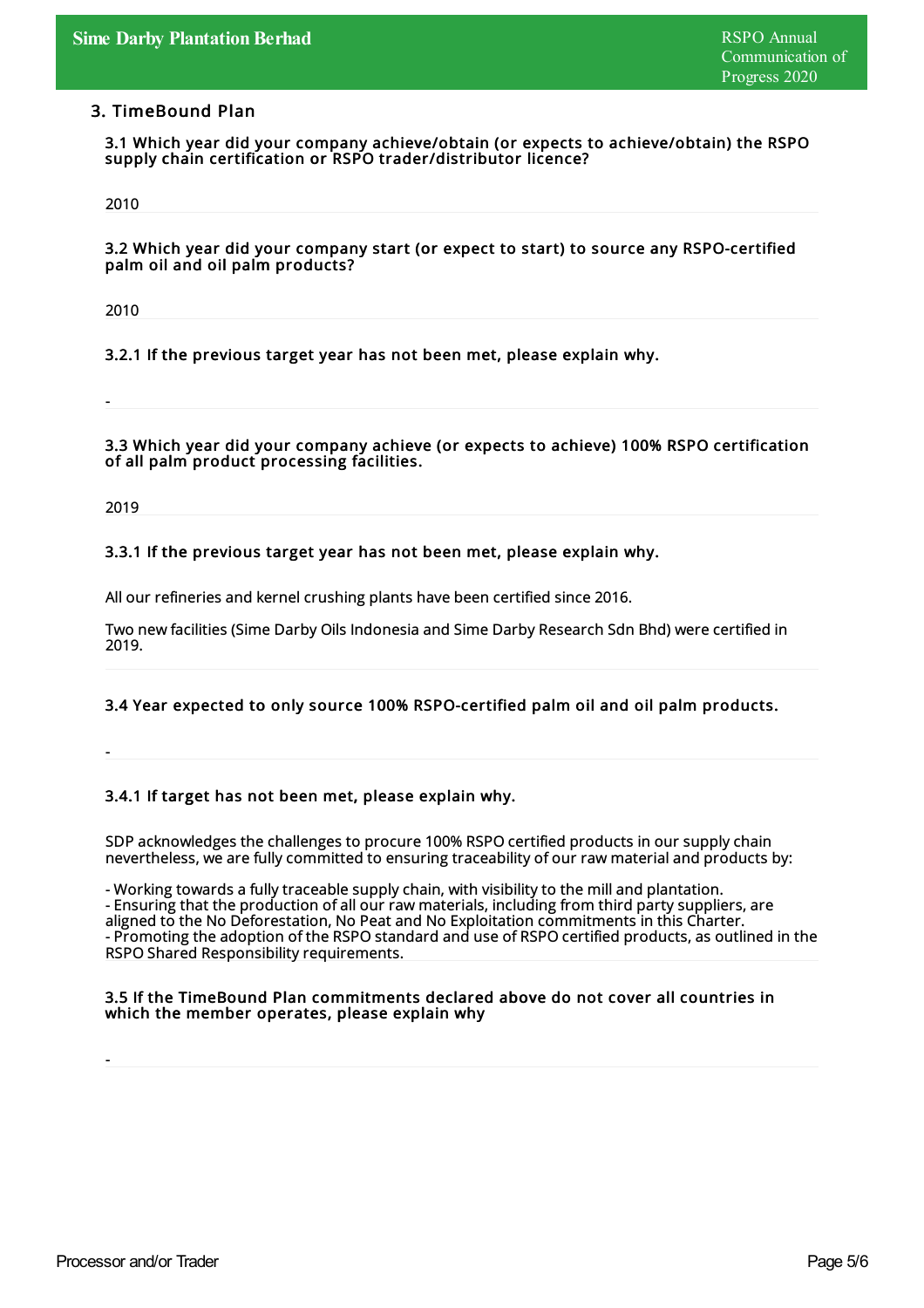## 4. Actions For Next Reporting Period

#### 4.1 Please outline activities that your company will take in the coming year to promote the production or consumption of certified sustainable palm oil (CSPO)

SDP will continuously explore the opportunities for customers to support and buy RSPO certified products.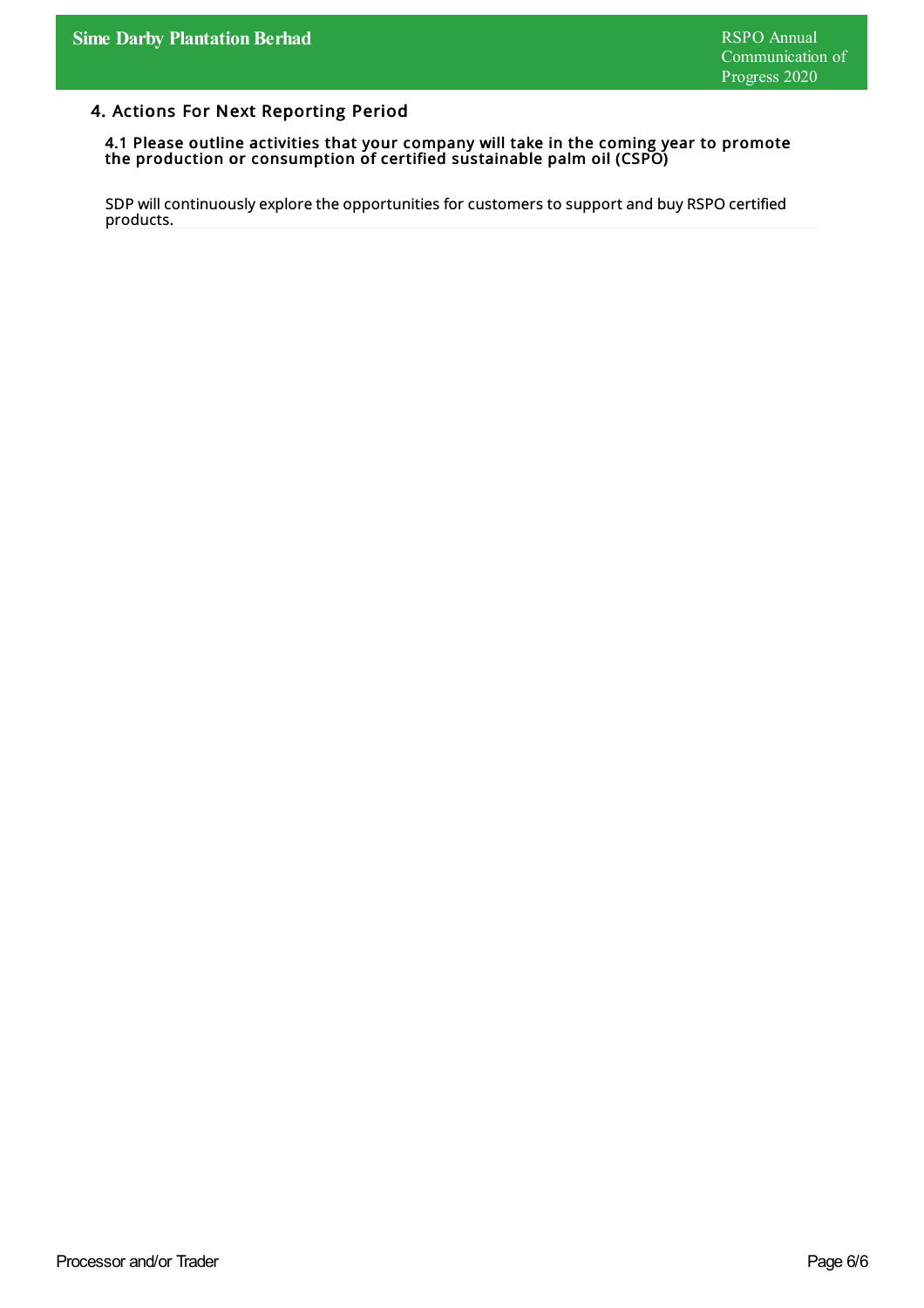# Consumer Goods Manufacturers

## 1. Operational Profile

## 1.1 Please state your company's main activity within the palm oil supply chain.

- Food Good Manufacturer own brand
- Food Good Manufacturer third-party brand
- Home & Personal Care Good Manufacturer own brand
- Home & Personal Care Good Manufacturer third-party brand
- Ingredient Manufacturers
- **Biofuels**
- □ Other

#### **Other**

-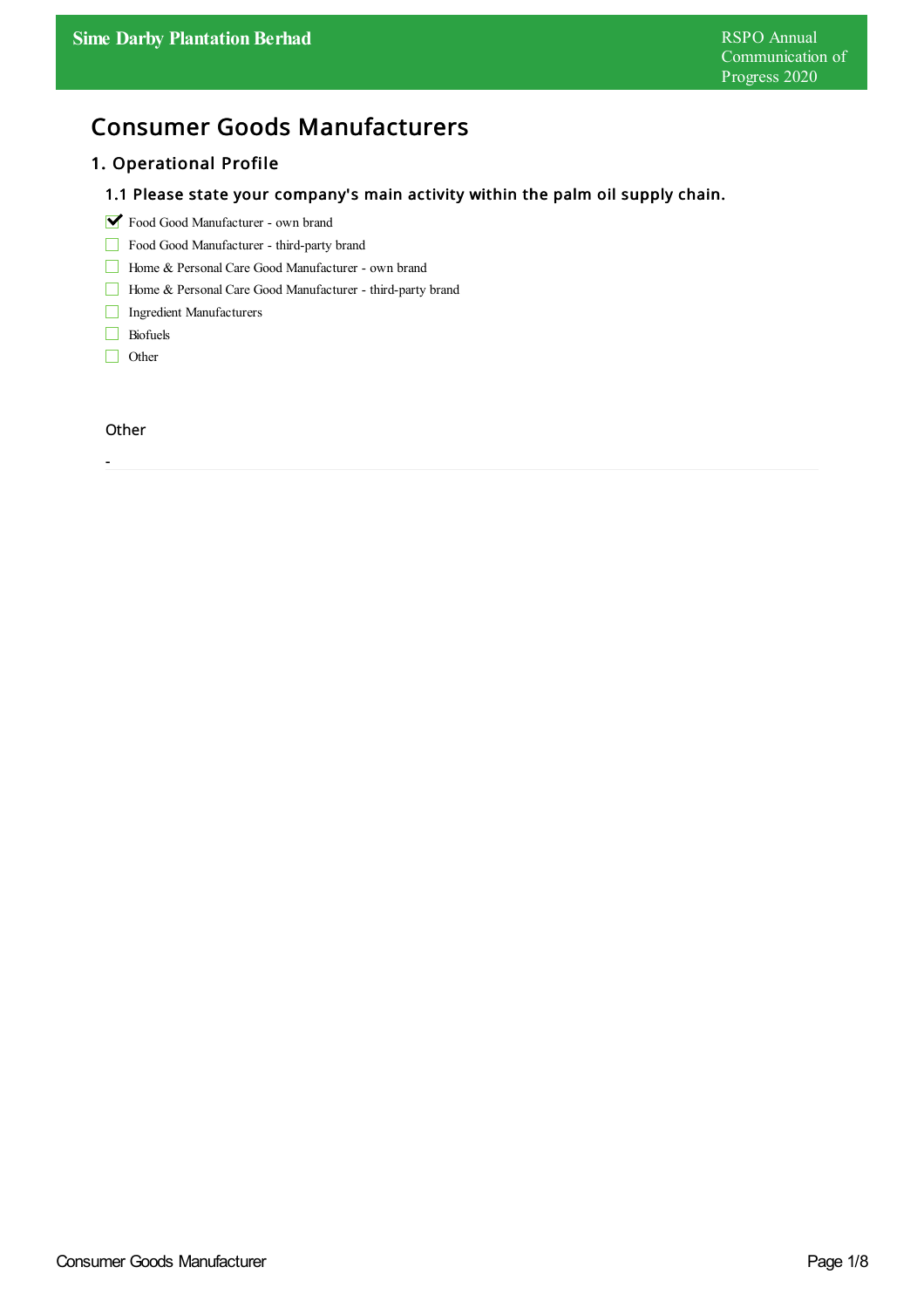#### 2. Palm Oil and Certified Sustainable Palm Oil Consumption

Information in Section 2.0 - Palm Oil and Certified Sustainable Palm Oil Consumption - is <sup>a</sup> mandatory declaration in your ACOP. This includes volume data on palm oil, palm kernel oil and related products consumed, to enable the RSPO to accurately calculate uptake of individual members, sectors and RSPO members as <sup>a</sup> whole. ACOP reports without reported volume data will be considered as incomplete and will not be accepted. Incomplete ACOP reports may lead to suspension or termination of RSPO membership.

2.1 Please list down all operations and subsidiaries using palm oil, palm kernel oil and related products that are owned and/or managed by the member, including those under Group Membership

Manufacturers of branded cooking oil 1. Sime Darby Oils Langat Refinery 2. Sime Darby Oils Pulau Laut Refinery 3. Sime Darby Oils Port Klang Refinery

2.1.1 In which markets does your company sell goods with palm oil and oil palm products?

Malaysia,Indonesia

DL.2.0 In order to facilitate ease of reporting and transparency, RSPO members operating within the palm oil demand supply chain can now choose to report palm oil and palm oil product volumes on:

an aggregate level (as in previous ACOP reporting cycles)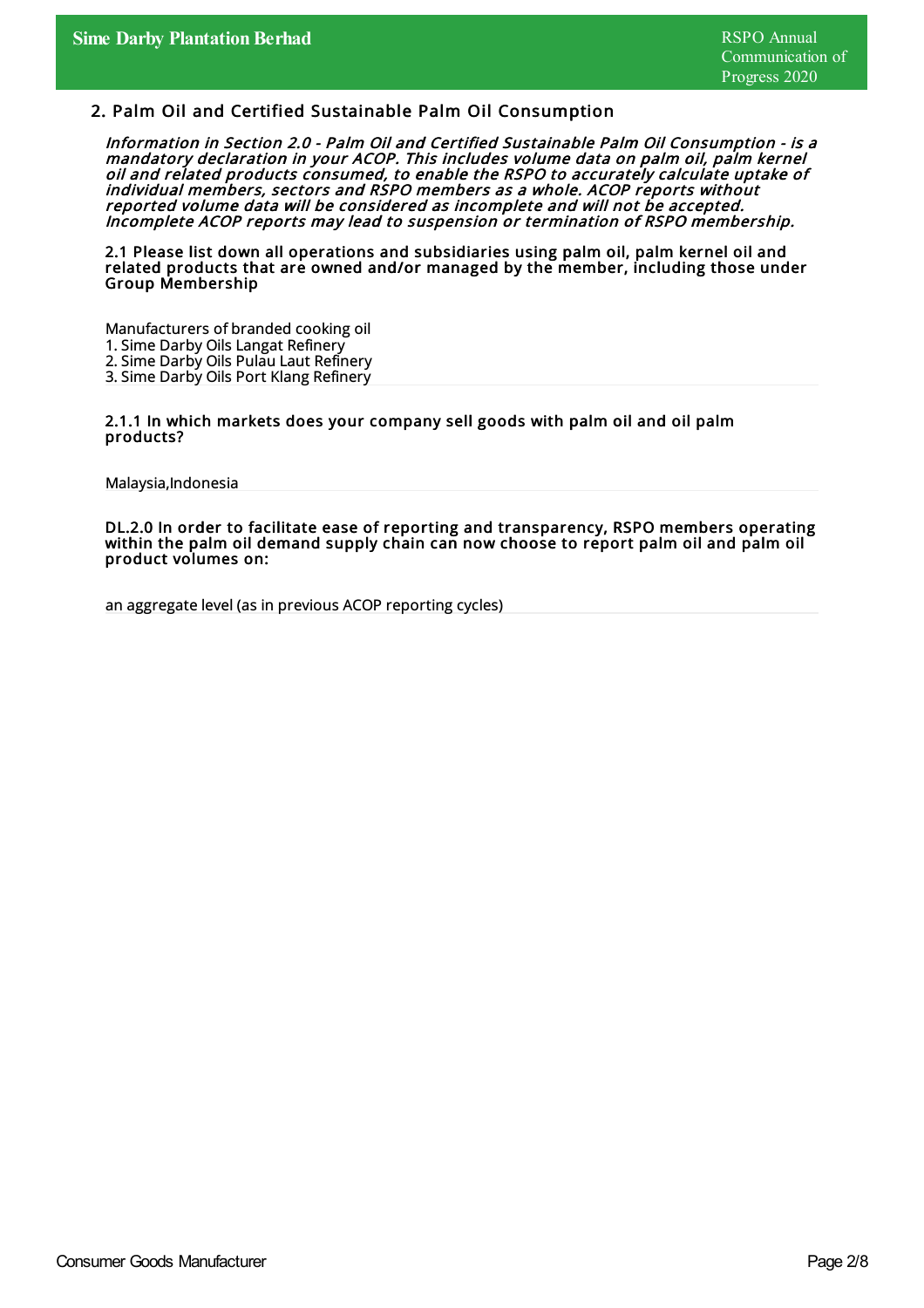2.2 Total volume of uncertified and certified palm oil, palm kernel oil and related products purchased for use in your **company's own-brand and third-party brand products**

| <b>Description</b>                                                                      | <b>Tonnes</b>    |
|-----------------------------------------------------------------------------------------|------------------|
| Total volume of crude palm oil (tonnes)                                                 | 42447.84         |
| Total volume of crude palm kernel oil (tonnes)                                          | 0.0 <sub>1</sub> |
| Total volume of palm kernel expeller (tonnes)                                           | $0.0\,$          |
| Total volume of crude palm oil/palm kernel oil-based derivatives and fractions (tonnes) | $0.0\,$          |
| Total                                                                                   | 42448.0          |

**2.2.1 Please estimate the percentage of derivatives and fractions (reported inQuestionCG.2.2) derived frompalm** oil or from palm kernel oil. The default split for volumes is assumed to be 80% palm oil-based derivatives and 20% **palmkernel oil-based derivatives.**

| <b>Description</b>                              | Percentage |
|-------------------------------------------------|------------|
| Palm oil-based derivatives and fractions        |            |
| Palm kernel oil-based derivatives and fractions |            |

2.3 Please estimate the regional distribution of your company's uncertified and certified palm oil, palm kernel oil and related products sales (as declared in Question 2.2) in the following countries/regions. In cases where sales distribution data is not available, members may use manufacturing regions as <sup>a</sup> proxy for regional usage of certified volumes.

| <b>Countries/Regions</b> | Percentage |
|--------------------------|------------|
| Europe                   | $0.0\,$    |
| North America            | $0.0\,$    |
| Malaysia                 | 88.0       |
| Indonesia                | 12.0       |
| China                    | $0.0\,$    |
| India                    | $0.0\,$    |
| Latin America            | $0.0\,$    |
| Africa                   | $0.0\,$    |
| Rest of World            | $0.0\,$    |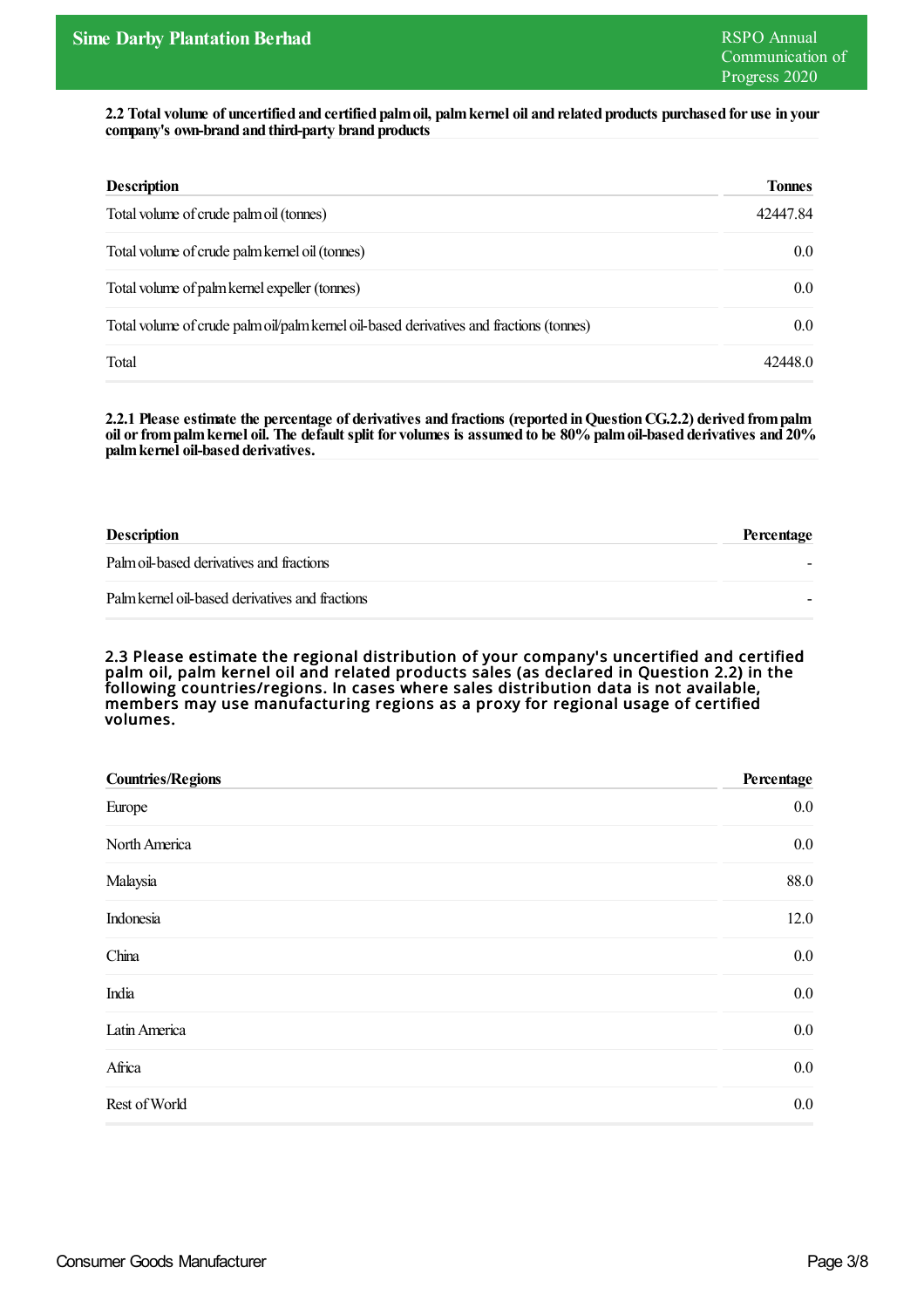**2.4 Volume of RSPO-certified palmoil, palmkernel oil and related products purchased for use in yourcompany's own-brand and third-party brand products in the year:**

| <b>Description</b>                        | <b>Crude/Refined Crude/Refined</b><br>Palm Oil<br>(CSPO) | Palm Kernel<br>Oil (CSPKO) | Palm<br>Kernel<br><b>Expeller</b><br>(CSPKE) | <b>Certified</b><br><b>Derivatives</b><br>and<br><b>Fractions</b> |
|-------------------------------------------|----------------------------------------------------------|----------------------------|----------------------------------------------|-------------------------------------------------------------------|
| RSPO Credits from Mill / Crusher          | 0.0                                                      | 0.0                        | 0.0                                          | 0.0                                                               |
| RSPO Credits from Independent Smallholder | 0.0                                                      | 0.0                        | 0.0                                          | 0.0                                                               |
| Mass Balance (MB)                         | 0.0                                                      | 0.0                        | 0.0                                          | 0.0                                                               |
| Segregated (SG)                           | 27610.68                                                 | 0.0                        | 0.0                                          | 0.0                                                               |
| Identity Preserved (IP)                   | 0.0                                                      | 0.0                        | 0.0                                          | 0.0                                                               |
| Total                                     | 27610.68                                                 | 0.0                        | 0.0                                          | 0.0                                                               |

**2.4.1 Please estimate the percentage of RSPO-certified derivatives and fractions (reported inQuestionCG.2.4) derived fromRSPO-certified palmoil orfromRSPO-certified palmkernel oil. The default split for volumes is assumed to be 80% palmoil-based derivatives and 20% palmkernel oil-based**

| <b>Description</b>                                        | Percentage |
|-----------------------------------------------------------|------------|
| Certified Palm oil-based derivatives and fractions        |            |
| Certified Palm kernel oil-based derivatives and fractions |            |

2.5 According to the volume information you have provided in Question 2.2 and Question 2.4, your company's certified palm oil and palm oil products uptake is:

65.05%

-

2.5.1 Please provide additional information on your certified palm oil, palm kernel oil and related products uptake. This may include your usage of RSPO Credits to cover gaps in certified uptake, changes due to business environment, variations due to stock positions or efforts to support independent smallholders beyond volume commitments.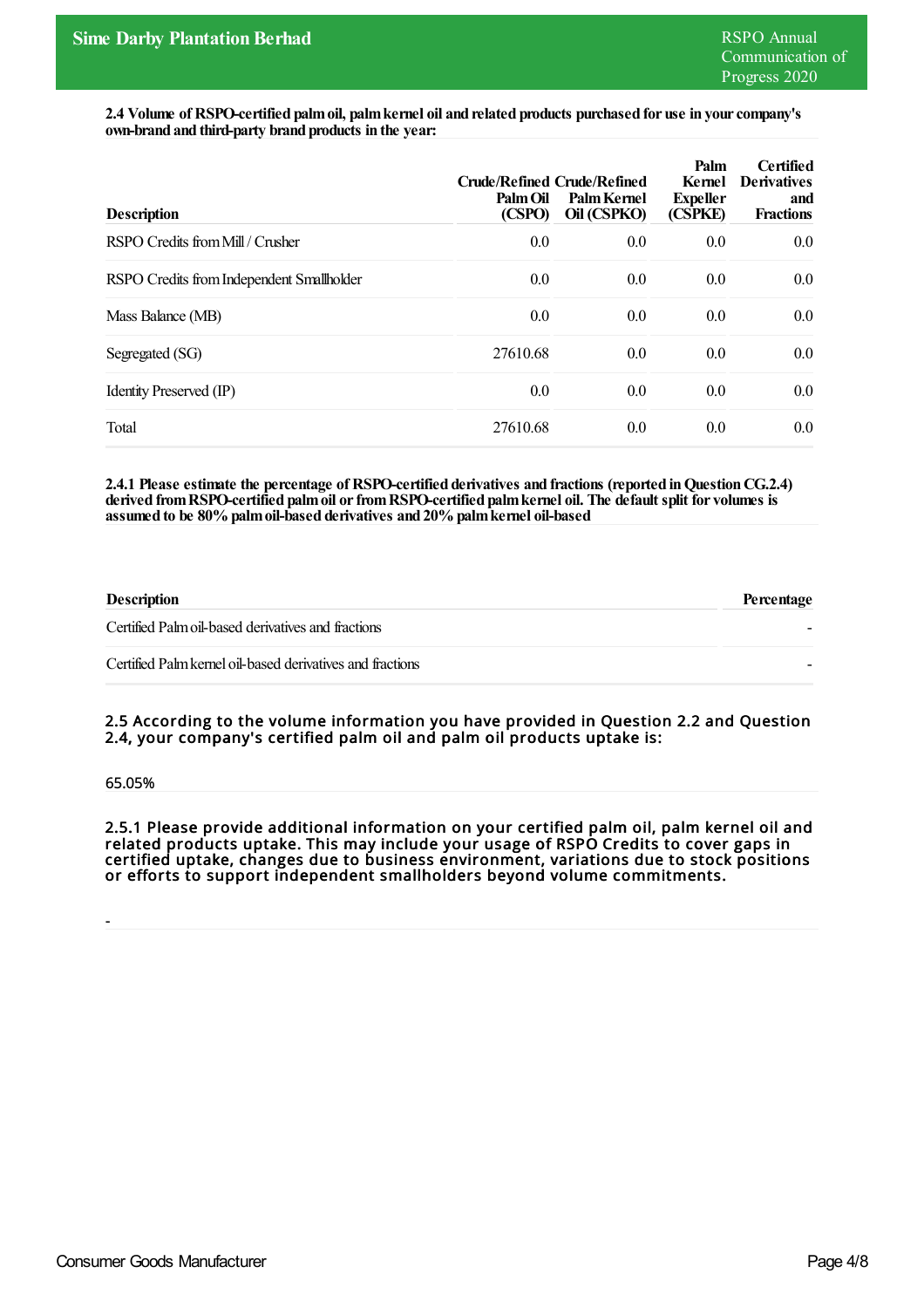#### 2.6 Please estimate the regional distribution of your company's RSPO certified palm oil and palm oil-products usage (as declared in Question CG.2.3) in the following countries/regions:

| <b>Countries/Regions</b> | Percentage |
|--------------------------|------------|
| Europe                   | $0.0\,$    |
| North America            | $0.0\,$    |
| Malaysia                 | 88.0       |
| Indonesia                | 12.0       |
| China                    | $0.0\,$    |
| India                    | $0.0\,$    |
| Latin America            | $0.0\,$    |
| Africa                   | $0.0\,$    |
| Rest of World            | $0.0\,$    |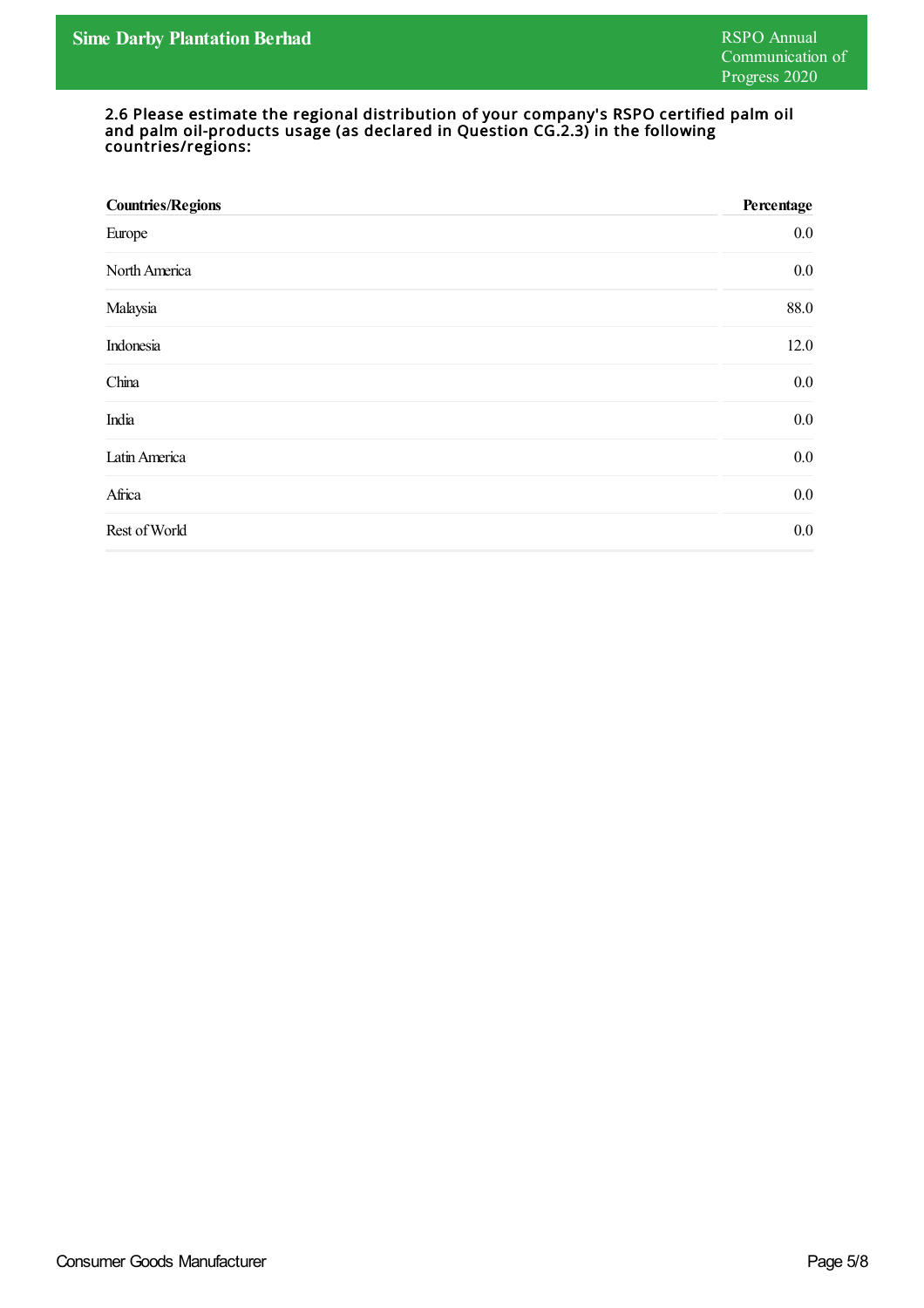### 3. TimeBound Plan

3.1 Which year did your company achieve (or expects to achieve) the RSPO supply chain certification?

2010

3.2 Which year did your company begin (or expects to begin) using RSPO-certified sustainable palm oil and palm oil products in own-brand products

2010

-

3.2.1 If the previous target year has not been met, please explain why.

3.3 Which year did your company begin (or expects to begin) using 100% RSPO-certified sustainable palm oil and palm oil products from any supply chain option in own-brand products.

2030

-

-

#### 3.3.1 If the previous target year has not been met, please explain why.

Not Applicable

SDP is operating under Processor & Trader category thus, TBP for CGM is not applicable.

3.4 Which year did your company begin (or expects to begin) using 100% RSPO-certified sustainable palm oil and palm oil products from physical supply chain options (Identity Preserved, Segregated and/or Mass Balance) in own-brand products.

3.4.1 If the previous target year has not been met, please explain why.

SDP is operating under Processor & Trader category thus, TBP for CGM is not applicable.

3.5 If the TimeBound Plan commitments declared above do not cover all countries in which the member operates, please explain why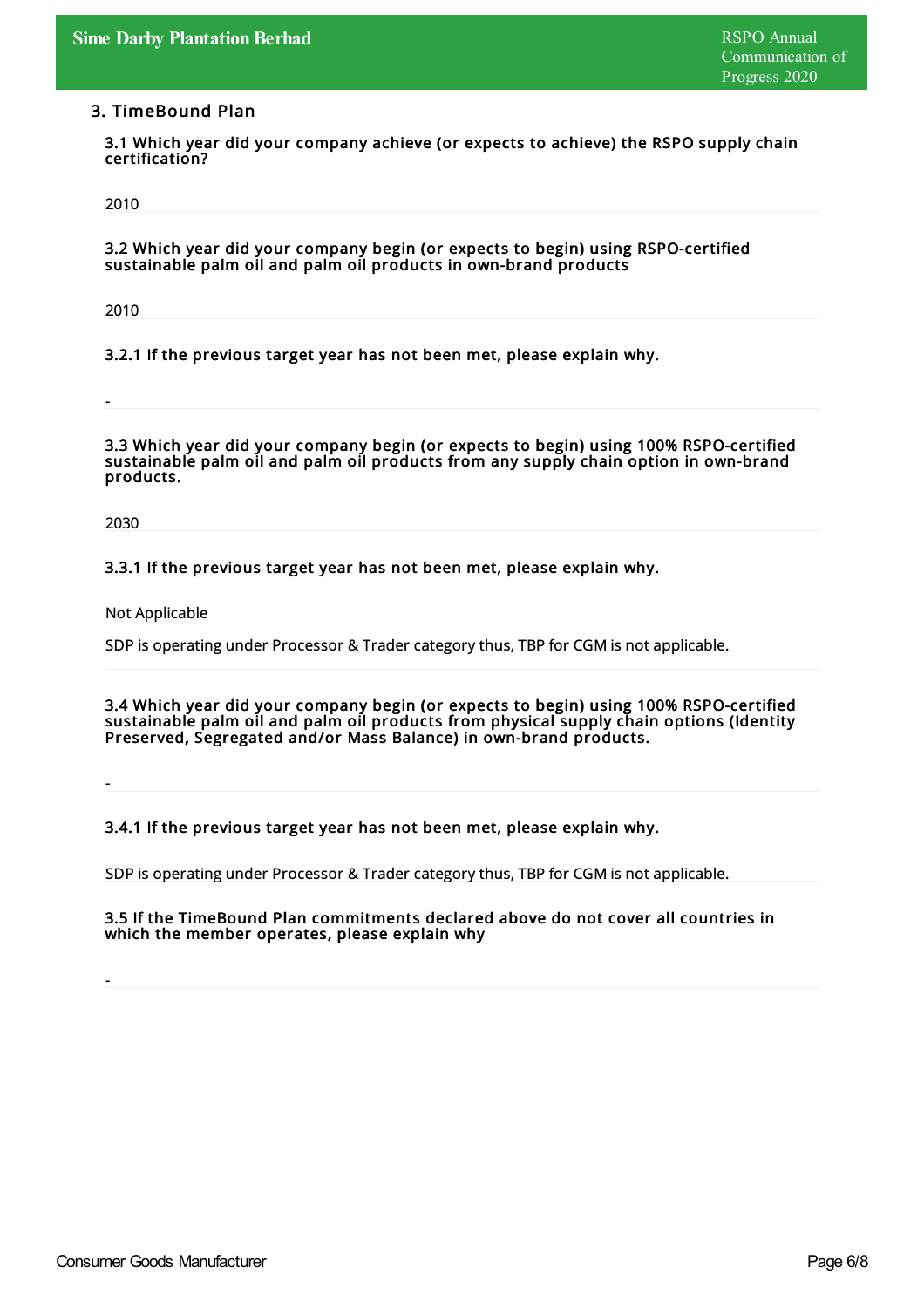## 4. Trademark Use

4.1 Does your company use or plan to use the RSPO Trademark in own-brand products?

Yes

#### 4.2 Please select the countries where your company uses or intends to use the Trademark

Indonesia ,Malaysia

## 4.2.1 Which year did your company begin (or expects to begin) using the RSPO Trademark

2017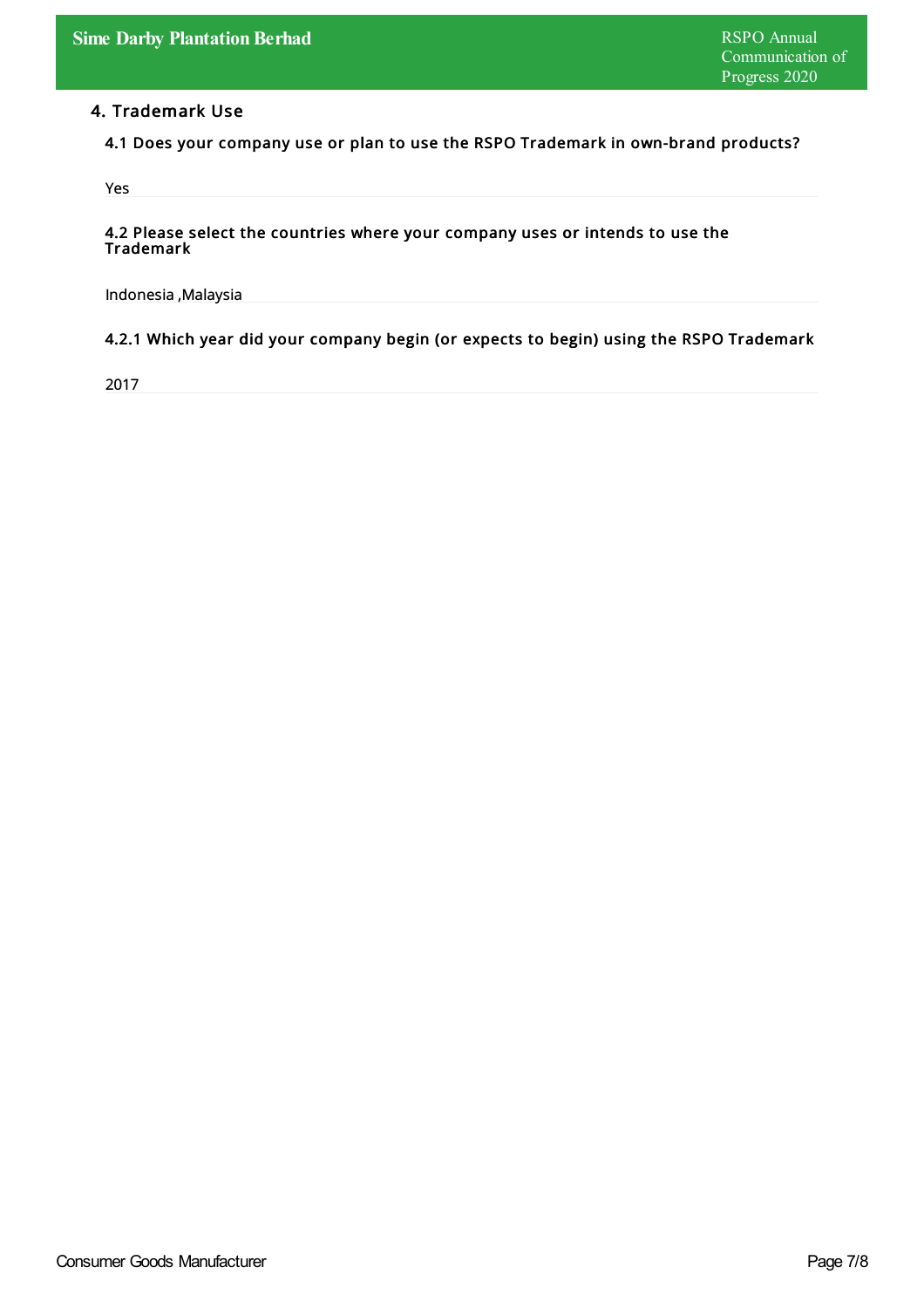## 5. Actions for Next Reporting Period

#### 5.1 Please outline activities that your company will take in the coming year to promote the production or consumption of certified sustainable palm oil (CSPO)

SDP will continuously explore the opportunities for customers to support and buy RSPO certified products.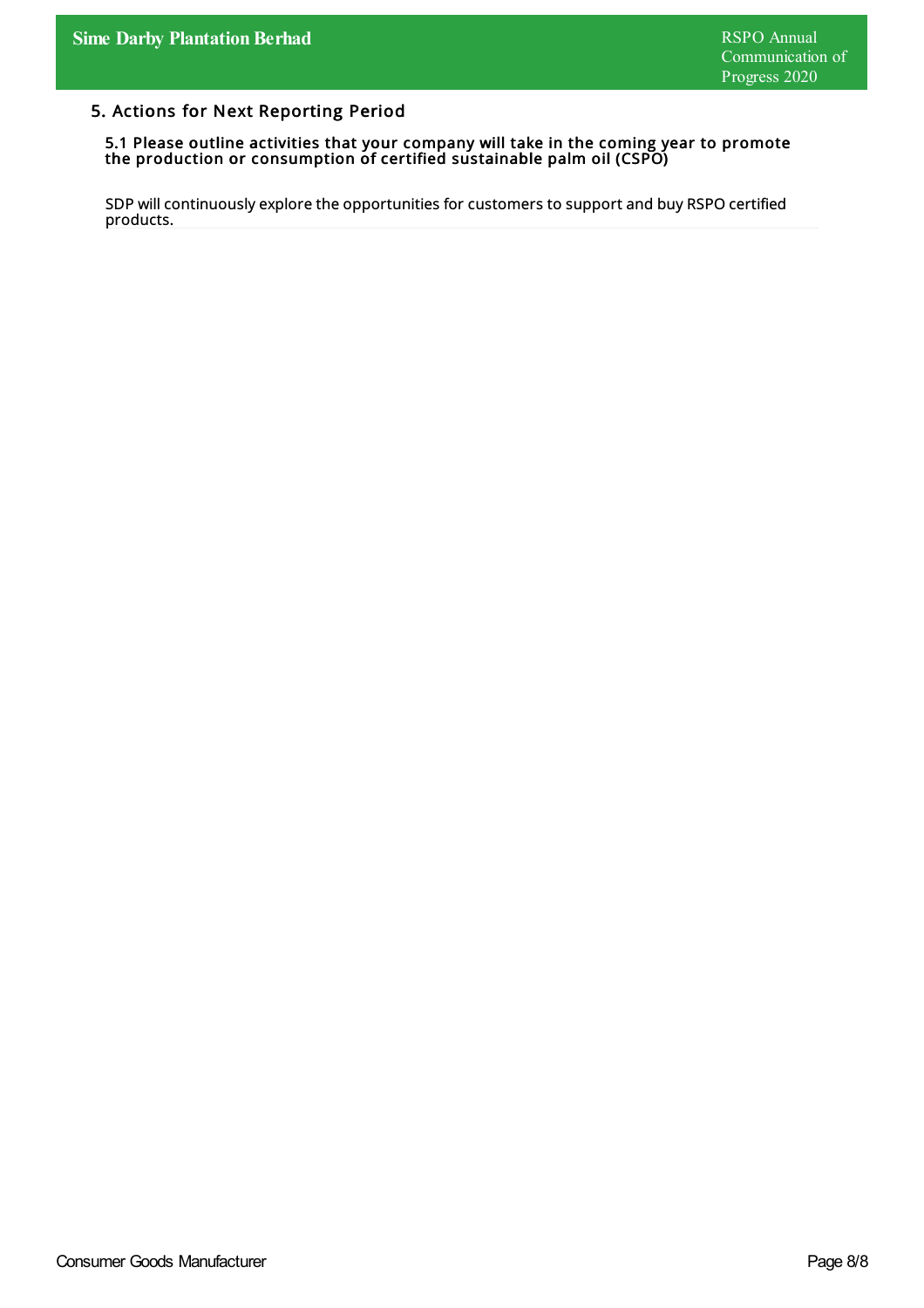# Shared Responsibility

The Board of Governors of the Roundtable on Sustainable Palm Oil approved new Shared Responsibility rules on 31 October 2019, requiring all members to share sustainability requirements and obligations. Reporting of Shared Responsibility indicators will be done through several channels, including ACOP. As the implementation of Shared Responsibility reporting is still on-going and in development, the Shared Respobsibility section in ACOP is not yet final and may change in future ACOP cycles. For more information on Shared Responsibility, please go to https://rspo.org/news-andevents/news/what-are-the-new-shared-responsibility-rules or email the ACOP team at acop@rspo.org

Labour & Labour Rights

1.1 Does your company have a publicly-available policy covering Labour & Labour Rights?

1.1.1 Does the policy cover:

- $\triangleright$  No discrimination
- $\blacksquare$  Wage and working conditions
- $\blacktriangleright$  Freedom of association
- $\triangleright$  No child labour
- $\triangleright$  No harassment
- No forced or trafficked labour

## Ethical Conduct & Human Rights

#### 1.2 Does your company have a publicly-available Policy covering Ethical Conduct & Human Rights?

Yes

## 1.2.1 Does the policy cover:

- **N** Recruitment
- $\triangledown$  Contractors
- Sub-Contractors & Third-Party Contractors

#### Land Use

## 1.3 Does your company have a publicly-available Policy covering Land Use?

Yes

## 1.3.1 Does the policy cover:

**Free Prior and Informed Consent (FPIC)** 

 $\triangleright$  Compensation

## Occupational Health & Safety

## 1.4 Does your company have a publicly-available Policy covering Occupational Health & Safety?

Yes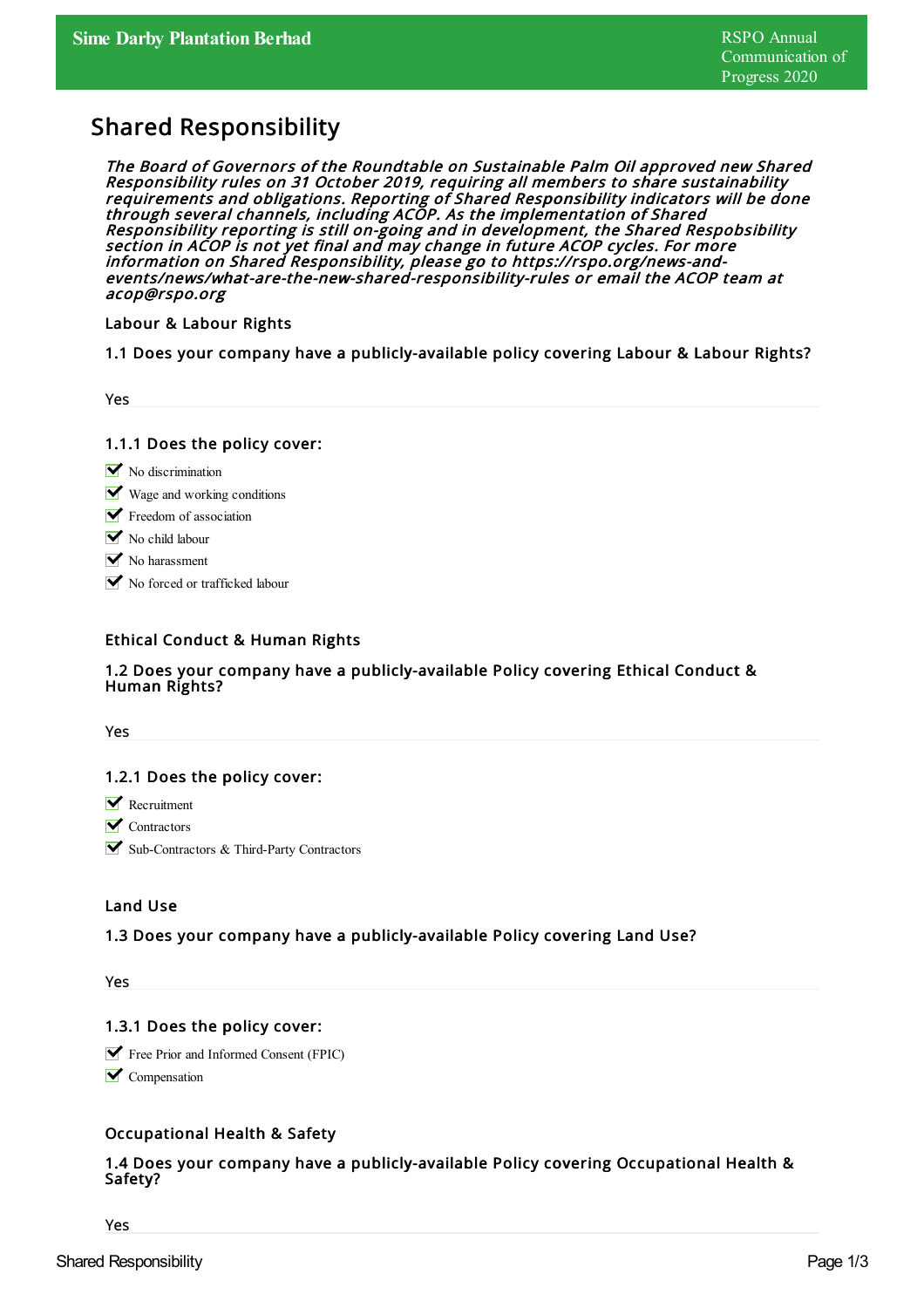#### Climate Change & Greenhouse Gas (GHG)

#### 1.5 Does your company have a publicly-available policy covering Climate Change & Greenhouse Gas (GHG)?

Yes

#### 1.5.1 Does the policy cover:

Identification and assessment of GHG

Monitored implementation plan to reduce or minimise GHG emissions

#### Complaints & Grievances

#### 1.6 Does your company have a Complaints & Grievances Mechanism?

Yes

#### 1.6.1 Is your Complaints & Grievance mechanism in line with the principles of the RSPO's grievance mechanism, which are the elements of fairness, transparency, and impartiality?

Yes

#### Smallholders

#### 1.7 Does your company support oil palm independent smallholder groups?

Yes

#### 1.7.1 Does this support cover:

- Fair and transparent dealings with Smallholders
- **V** Improved Smallholder livelihoods

#### 1.7.2 How is your company supporting them?

SDP proactively partners with governments of the Countries we operate in, to lift smallholders to a certifiable standard of sustainability that will enable them to make their living in a way that does not harm the environment.

We currently work with smallholders in our supplychains across Papua New Guinea, Thailand, Indonesia and Malaysia. We take a localised approach to meet the needs of communities in each of the geographical landscapes we operate in.

For more information: https://www.simedarbyplantation.com/sustainability/programmes/supply-chainsustainability/supporting-smallholders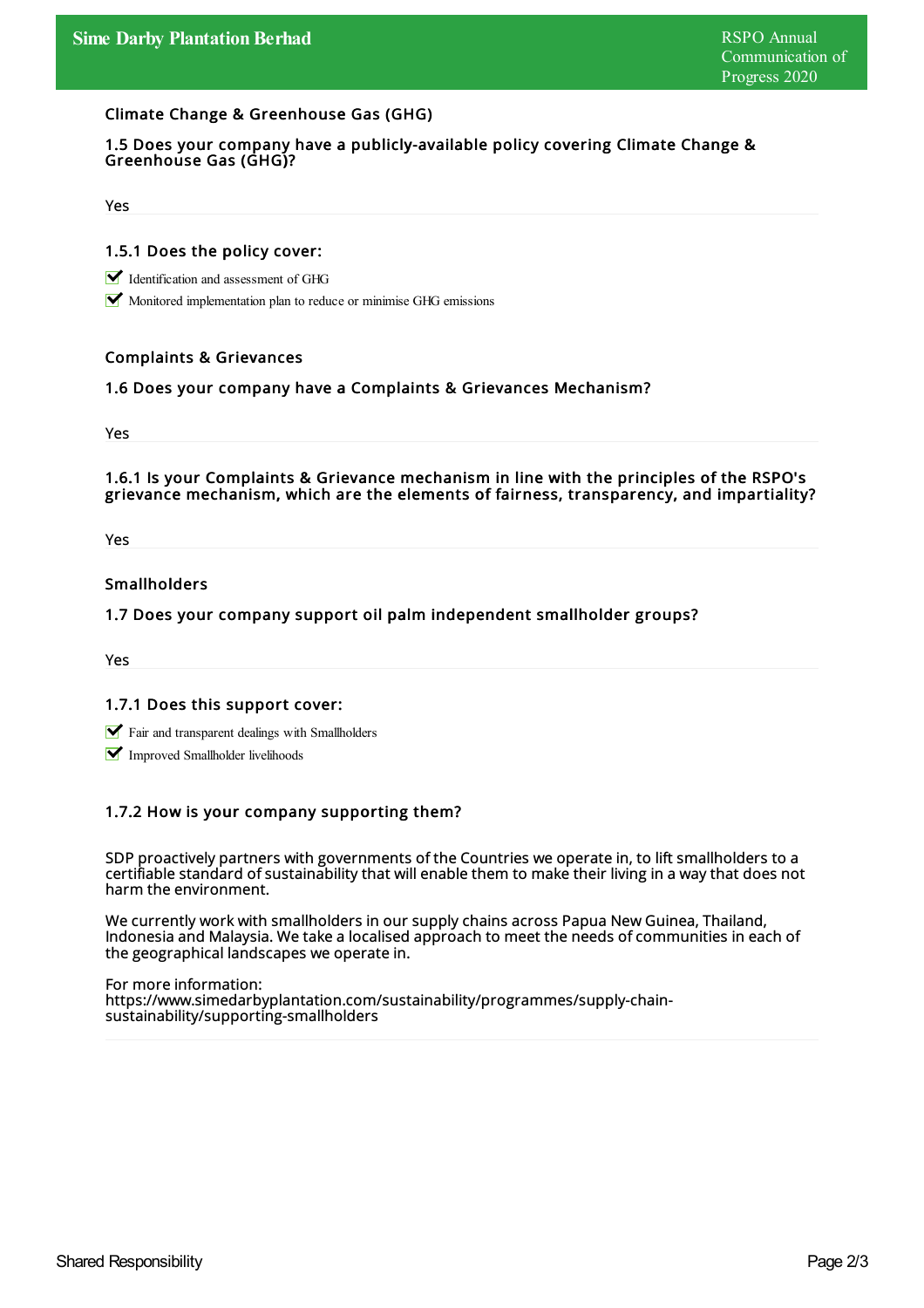#### Sustainable Palm Oil Policy

1.8 Does your company have a publicly-available Policy covering the implementation of RSPO Shared Responsibility principles?

Yes

Waste Management

1.9 Does your company have a waste management plan?

Yes

Water Management

1.10 Does your company have a water management plan?

Yes

Energy Use

1.11 Does your company have an energy use plan covering fossil fuels and renewable energy?

Yes

RSPO Services and Support

1.12 Does your company provide services and support to the RSPO, eg. participation in RSPO Working Groups and Task Forces

Yes

Shared Responsibility Resourcing

1.13 Does your company have a plan to commit resources to ensure effective implementation of RSPO Shared Responsibility principles?

Yes